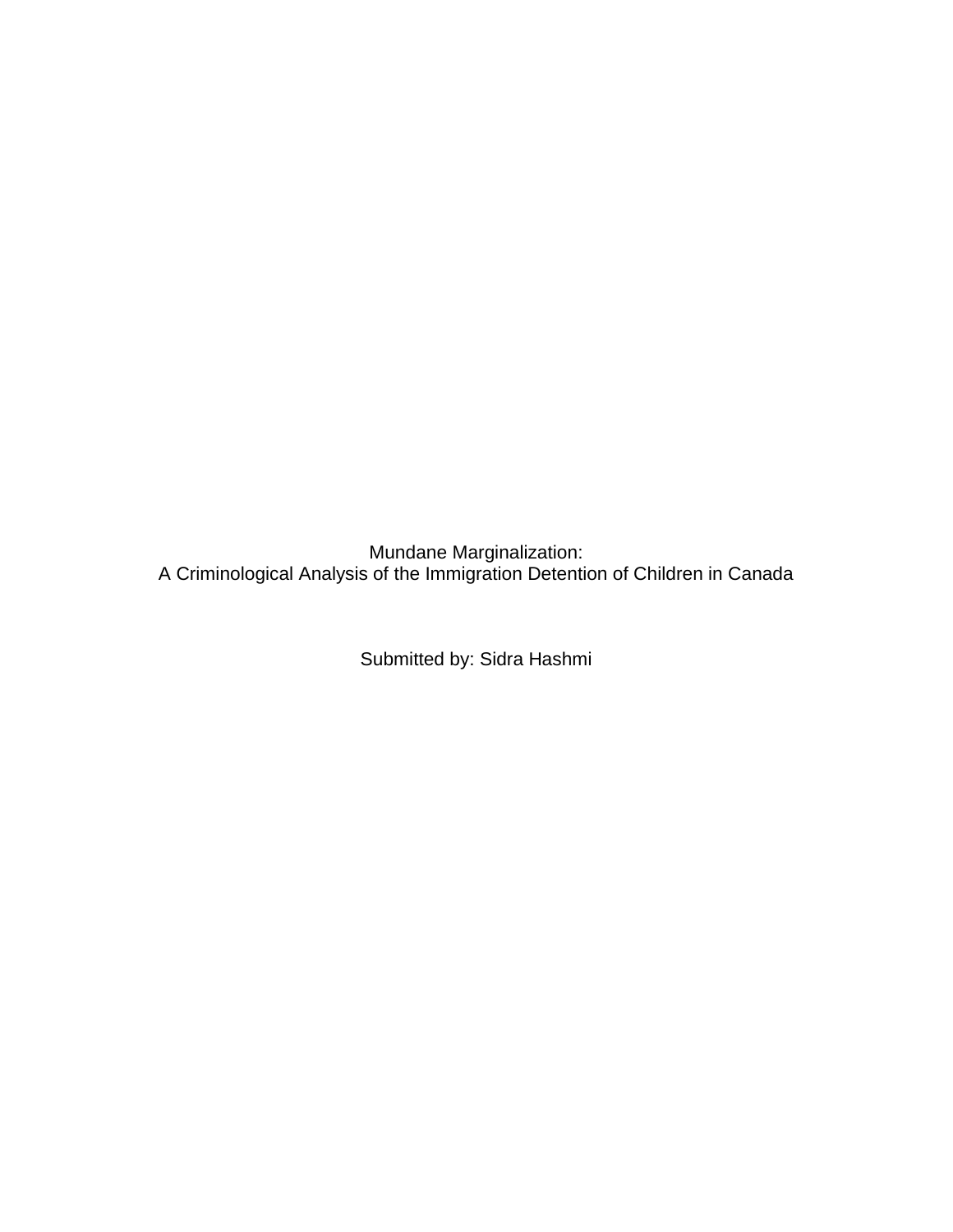The increase in immigration is an adverse effect of an increasingly globalized world. Access to mobility has become an indicator of status because the movement of certain populations is restricted through methods, like immigration detention. In Canada, immigration is becoming criminalized to the extent that children are being detained in immigration holding centres (IHC) and other facilities. In this paper, I conceptualize the immigration detention of children in Canada as a crime of the powerful because it is a symptom of a corrupt system. In this system, pro-social behaviour caters to the interests of those in power at the expense of vulnerable populations. David Friedrichs' (2015) highlights 'mundane' crimes of the powerful as they occur on a regular basis but are often overlooked since they maintain the social order (p. 113). Specifically, I argue that the detention of children in IHCs and other facilities in Canada is a 'mundane' crime of the state because the 1989 United Nations' Convention of the Rights of the Child (UNCRC) is strategically applied to maintain the interests of those in power.

First, I present a literature review that provides a description of the issue and draws on criminological theory to create an analytical framework. Next, I present an analysis organized around the following concepts: human rights, power, prevention, equality and justice. In the analysis I use legal definitions, where available and commonly accepted definitions, where necessary, to critique dominant narratives that permit the violation of children's rights, through acts like immigration detention. Finally, I evaluate existing solutions and alternatives, as well as propose new ones to work towards ending the immigration detention of children in Canada. Ultimately, I will demonstrate that the detention of children in IHCs and other facilities are a 'mundane' crime that is manipulated to maintain systems of power.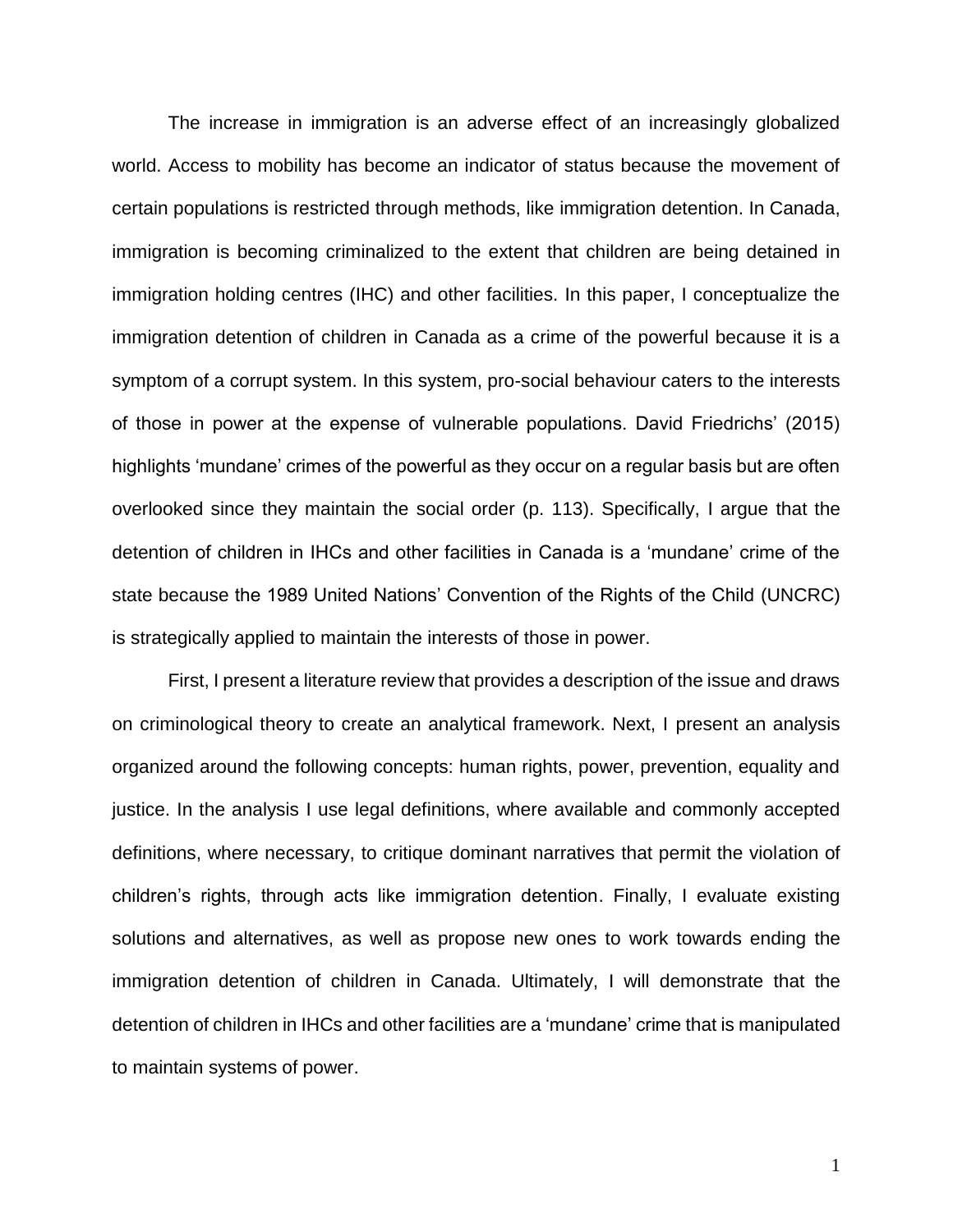### **Literature Review**

## **Immigration Detention of Children in Canada, A 'Mundane' Crime of the Powerful**

'State crime' has always been difficult to define within the context of criminology. Rick Matthews and David Kauzlarich (2007) argue that conceptualizations of state crime are constrained by the legal approach. For the purposes of this paper, state crime includes all harms resulting from acts and/or omissions perpetrated by governmental agencies and/or organizations that may serve their own self-interests (p. 46-47). These acts or omissions may or may not be criminalized and may even be facilitated through legislation. Thus, the immigration detention of children should be understood as a criminological issue as it is perpetrated by the state through the act of detention and failure to guarantee the rights of these children.

To further understand the state's interests in detaining children in IHCs and other facilities, criminology must broaden its object of study. 'Crimmigration' is defined as the "convergence" of criminal law and immigration law (Stumpf, 2006, p. 378). João Velloso (2013) argues that 'crimmigration' is too simplistic because it assumes that both bodies of law are being combined, when in fact immigration is being criminalized (p. 56). Despite Velloso's (2013) critique, it is important to analyze the immigration detention of children from the standpoint of 'crimmigration' to highlight the growing similarities between prison and detention. Ultimately, Angela Davis' (2003) call to reconsider imprisonment is relevant, because it threatens the freedom of everyone, including children (p. 14). In this case, the state's interests in detaining children involves monopolizing power and expanding on its capacity to control society.

Furthermore, Stanley Cohen (1993) argues that the notion of human rights is a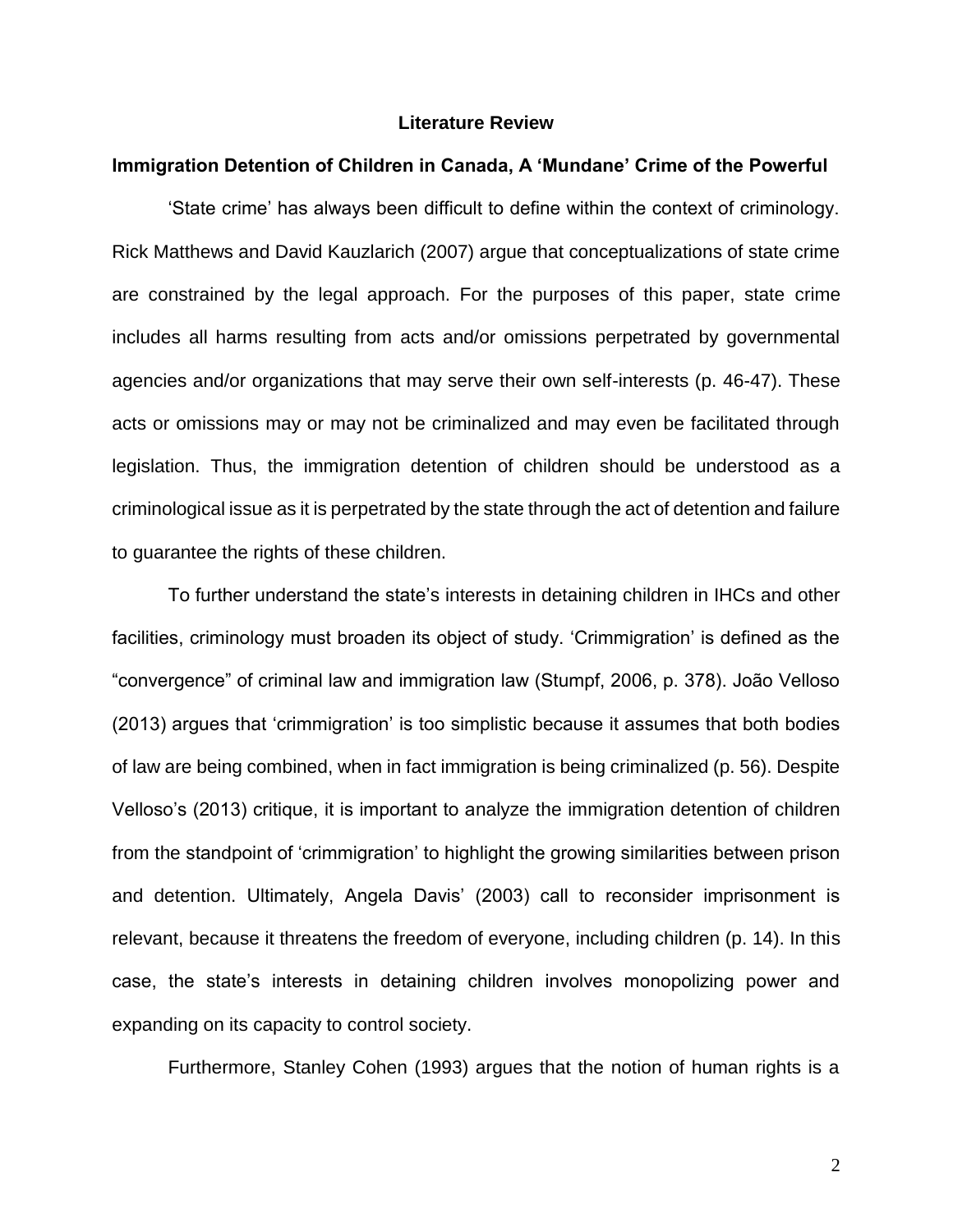"dominant narrative" because the concept cannot be separated from its political context (p. 99). Despite the rise of critical criminology, Cohen (1993) highlights the lack of understanding of the relationship between human rights and criminalization as a gap within the discipline (p. 99). Yoav Mehozay (2018) and Morten Koch Andersen (2018) echo this notion by presenting the violation of human rights as a criminological concern. In this view, human rights discourse has not completely changed the material or social circumstances of minorities due to its intertwinement with corruption (Mehozay, 2018, p. 157; Andersen, 2018, p. 180). Therefore, the immigration detention of children in Canada is a state crime because it is yet another example of the state prioritizing its political agenda over the protection of its people.

Crimes of the powerful are often overlooked because of the state's involvement. Friedrichs (2015) argues that criminologists often lose sight of the bigger picture by focusing on "crimes of the power*less*" (p. 107). Likewise, when investigating "crimes of the power*ful*" they also fail to address 'mundane' crimes (Friedrichs, 2015, p. 112). Don C. Gibbons (1983) defines 'mundane' crimes as "innocuous instances of law breaking" that occur outside of the public eye (p. 214). Friedrichs (2015) provides various examples, including traffic infractions and corporate crime, to demonstrate that criminology as a discipline has reinforced power dynamics, in which those in power can cause harm covertly and few consequences (p. 112). Moreover, 'mundane' state crimes are performed by "low-level agents of the state" such as those of the public service, who hold power when enforcing the law to enforce larger societal power dynamics (Friedrichs, 2015, p. 113). Therefore, states will not identify themselves as criminal, let alone problematize everyday activities that are deemed "legitimate" under the social order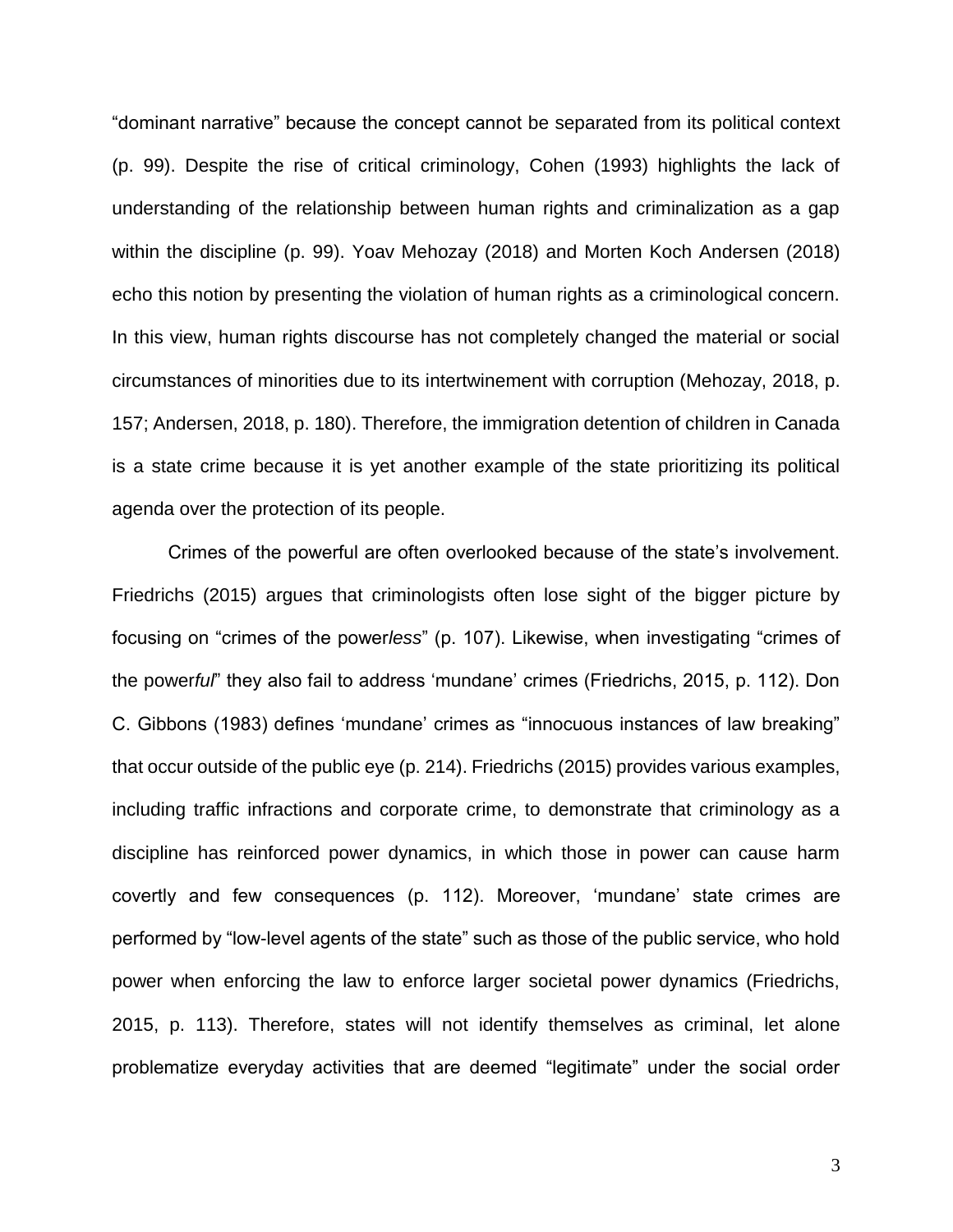(Friedrichs, 2015, p. 113). Ultimately, Friedrichs' (2015) 'mundane' crimes of the powerful provides the basis to assess the immigration detention of children in Canada due to the lack of visibility and social position of the perpetrators.

### **Immigration Detention of Children in Canada At a Glance**

The immigration detention of children in Canada demonstrates that the citizenship status of children and/or their parents can justifiably limit their quality of life. Hanna Gros and Yolanda Song (2016) argue that "between 2010 and 2014, an average of 242 children were detained each year" in Canada (p. 9). However, these statistics are not entirely accurate because they may not include children that are "*defacto* detainees" (Gros & Song, 2016, p. 9). Gros (2017) explains that under the Immigration and Refugee Protection Act (IRPA) only non-citizens can be held in immigration detention. However, children are permitted to *accompany* their parents in detention instead of living with relatives or child protective services (p. 14). In this view, there are two types of child detainees in Canada, those who are citizens by birth or through permanent resident (PR) status, and those who are immigrants.

The Canadian Border Services Agency (CBSA) addresses detained children in its reports regarding "arrests, detentions and removals" (2018a; 2018b; 2018c). From 2017- 2018, the CBSA reports that 167 minors were held in a facility in Canada (CBSA, 2018b). Over the years, this number has decreased, as a total of 232 minors were held in a facility during the 2014-2015 fiscal year. However, it was not until the 2017-2018 fiscal year that the CBSA began documenting the status of citizenship, as well as reason and length of detention, along with the type of facility (CBSA, 2018a). Overall, despite the discrepancy, both 'official' and 'unofficial' statistics affirm that the immigration detention of children does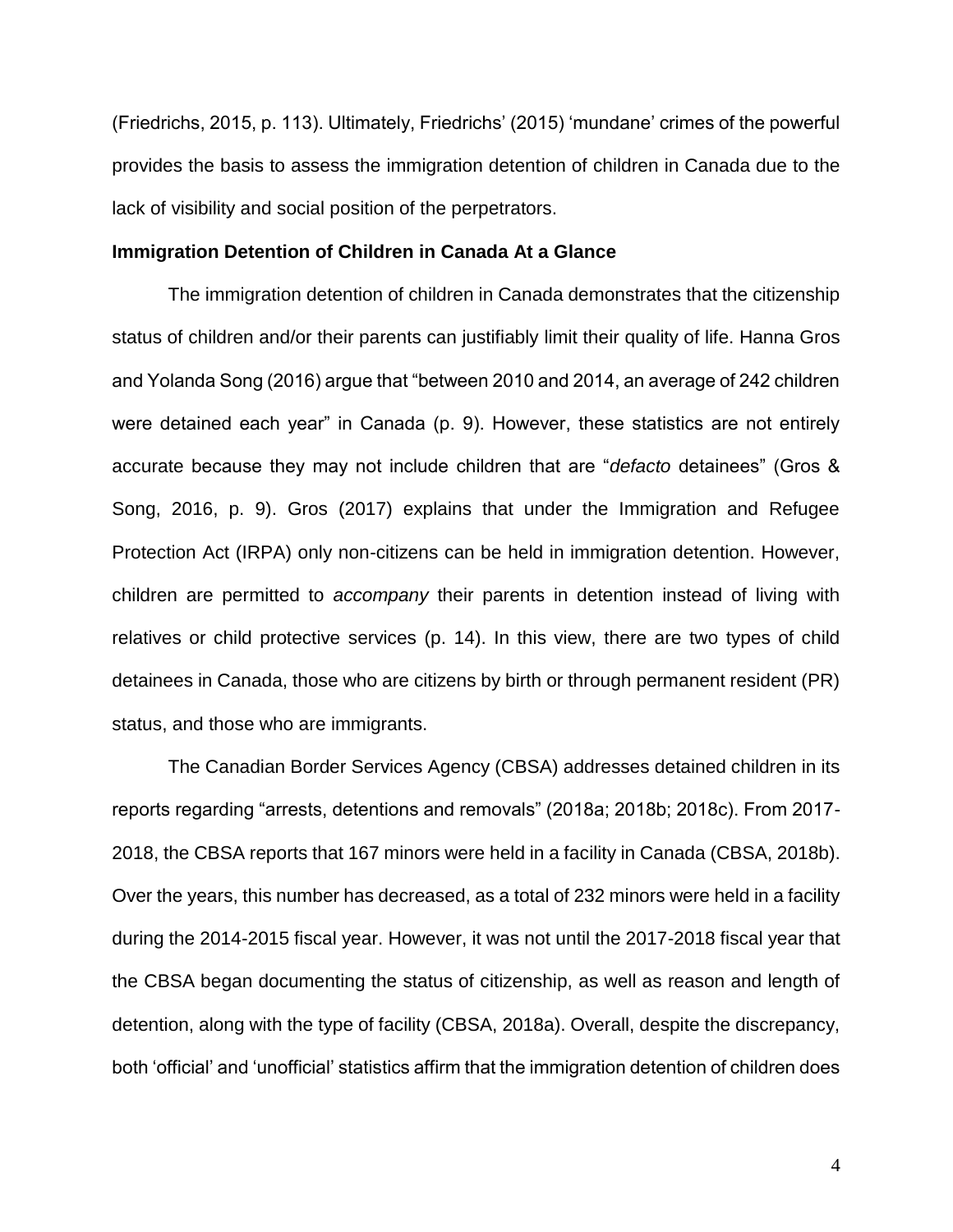occur in Canada.

Over the last two years, the following findings have been consistent, though the number of children in detention has decreased steadily every quarter (CBSA, 2018b; CBSA, 2018c). First, most children in immigration detention are foreign nationals accompanied by their parents (CBSA, 2018b; CBSA, 2018c). Second, those who are accompanied by their parents are held for longer than those who are unaccompanied (CBSA, 2018b; CBSA, 2018c). Finally, minors are typically detained on the basis that they are "unlikely to appear" at follow-up proceedings (CBSA, 2018b; CBSA, 2018c). These trends provide insight into the rationale for detaining children in IHCs and other facilities because it does not position minors as threats. Instead, children and youth are detained for logistical reasons. Gros and Song (2016) argue that the UNCRC is the most ratified convention, however, Article 9 – the right to live with one's parents – is used to justify the detention of children, regardless of their citizenship (p. 1). Thus, the detention of children in IHCs and other facilities is considered a last resort to keep families together.

Furthermore, the state's rhetoric is deceiving by misrepresenting the quality of the facilities and detention of children as the only option. Carrie Dawson (2014) argues that politicians selectively toggle between the sentiments of "hospitality" and "hostility" towards immigrants (p. 827). Specifically, politicians draw on 'hospitality' to justify the conditions in which children are being detained by comparing them to hotels and claiming they are not prisons (Dawson, 2014, p. 829, 837). Politicians also argue that citizenship is earned and when policies are 'hostile' to immigrants, it is to protect Canadians from security threats and exploitation of systems, like healthcare (Dawson, 2014, p. 839). Meanwhile, Kronik et al. (2015) argue that IHCs resemble "medium security prisons" (p. 287).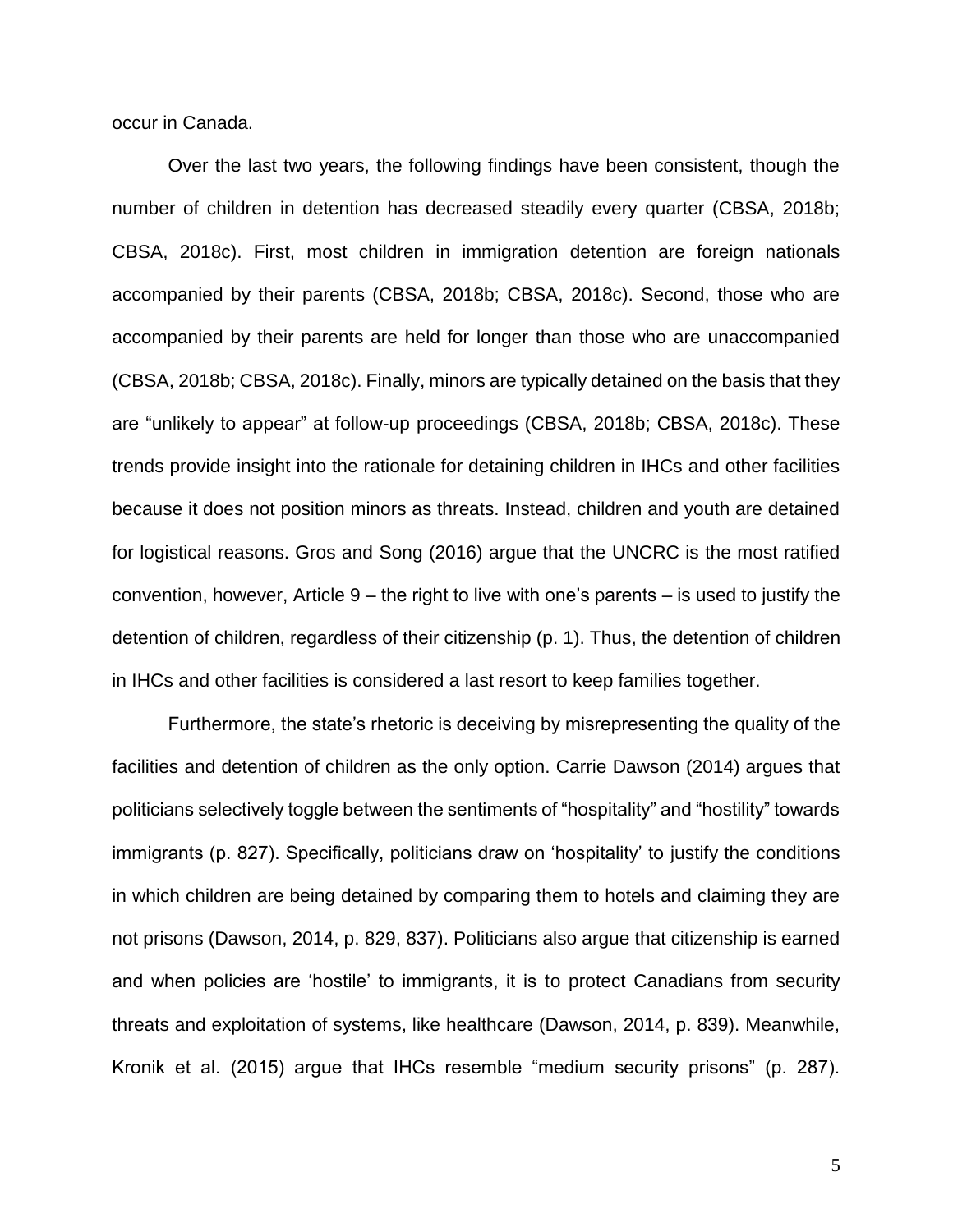Additionally, Zohra Faize (2018) highlights that in regions where there are no IHCs, children are actually held in provincial prisons (p. 19). Neither of these concerns are presented in reports generated by the CBSA, which serves to reinforce political discourse on the matter. Consequently, the detention of children has been overlooked with it occurring in the periphery of the public eye to maintain the status quo.

The UNCRC "is the most wildly and rapidly ratified core human rights treaty in history." Canada ratified the UNCRC in 1991, accepting its guiding principles that define children as individuals below the age of 18 and ultimately protecting children from any kind of discrimination and from any decisions that do not protect their best interests. The treaty does not explicitly define children's rights, rather it defines treatment children should not face (Government of Canada, 2017). While the immigration detention of children in Canada violates countless rights outlined in the UNCRC, in this paper I address the following rights: proper care, education, play, and health care. These rights are trumped by the need to satisfy Article 9, so long as the detention of a child proves to be within his or her "best interests" (Faize, 2018, p. 9; Gros, 2017, p. 9). Gros and Song (2016) further argue that the principle of "best interests" involves "substantive right," "legal principle" and the "rule of procedure," which renders it incredibly complicated as all decisions are on a case by case basis (p. 37). In brief, the detention of children is another system in which age, race, class and citizenship are used to justify the deprivation of rights of a vulnerable population.

### **Limitations**

The intention of this literature review was to provide an overview of relevant sources and to create an analytical framework to critique the foundation that children's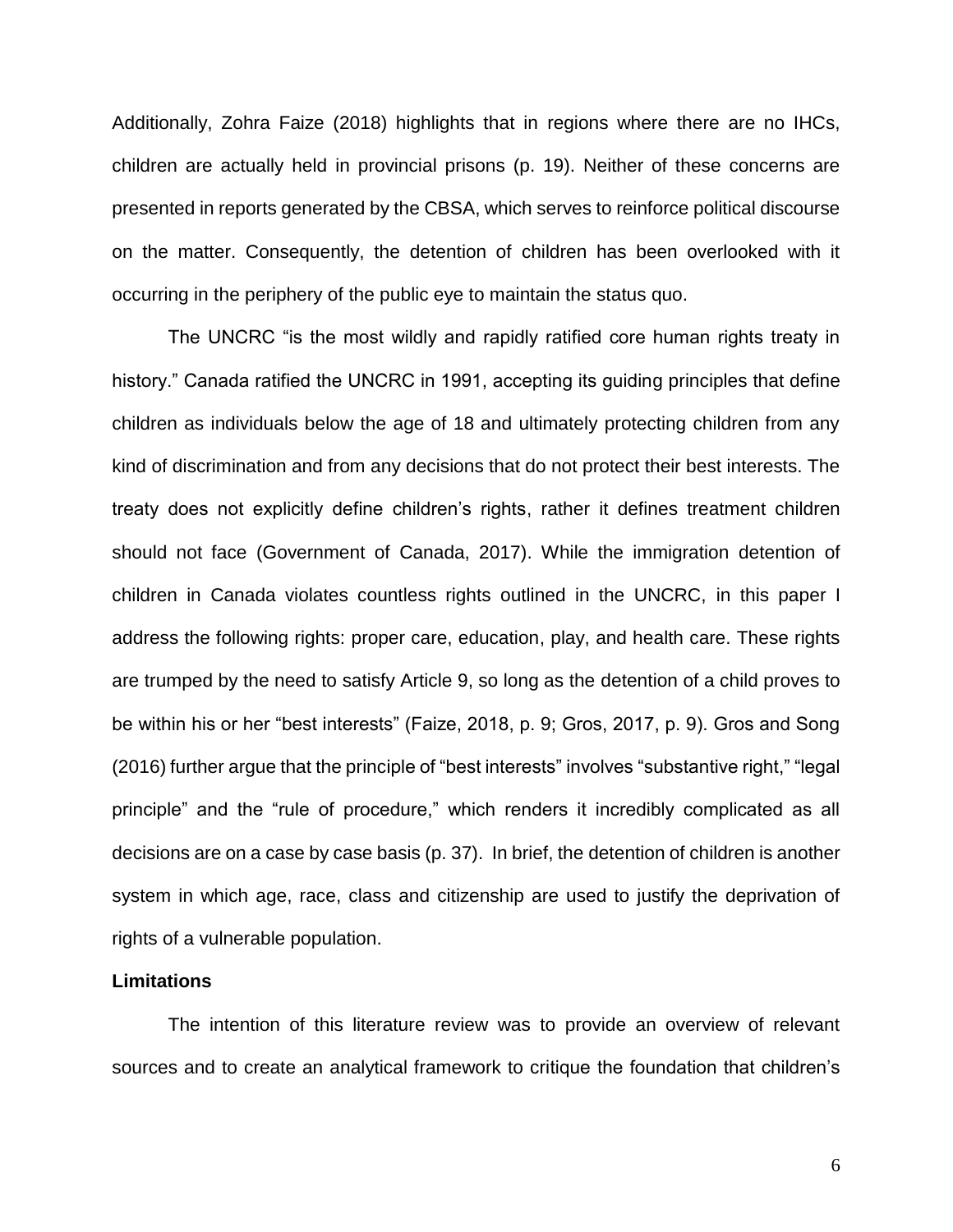rights are grounded in. While there is significant and substantive literature on 'crimes of the powerful', research on immigration detention is often treated as an administrative issue, so there is a limited basis to understand it as a crime. Further, it should be noted that there is limited literature available on the immigration detention of children in Canada. Specifically, literature often centers around adult immigrants and parents usually speak on behalf of children. The reports presented by the CBSA do not provide enough insight of immigration detention from the perspective of children. The reports do not specify the national origins of the detainees and have not been confirmed to include children who are Canadian citizens. In the reports compiled by Gros and Song (2016) and by Song (2016), all the testimonies are written by parents. Meanwhile, in Dawson 's (2014) article discusses politics around immigration detention but is not specific to children. Faize (2018)'s thesis is the only one with testimony from former child detainees; however, the interviewees in that study were adults who shared their childhood experiences retrospectively. Ultimately, the analysis in this paper is limited because of the lack of research available and given that the subjects are vulnerable individuals due to age, migration and/or citizenship status.

#### **Analysis**

The immigration detention of children presents an opportunity to expand the focus of study within criminology, as it involves larger societal issues of detainment and citizenship. Walter Bryce Gallie (1956) puts forward the notion of an "essentially contested concept" to broaden one's perspective by thinking critically (p. 168). Specifically, he argues that concepts are taken for granted due to the pervasiveness of dominant discourses. In this section, I demonstrate how the definition of rights under both the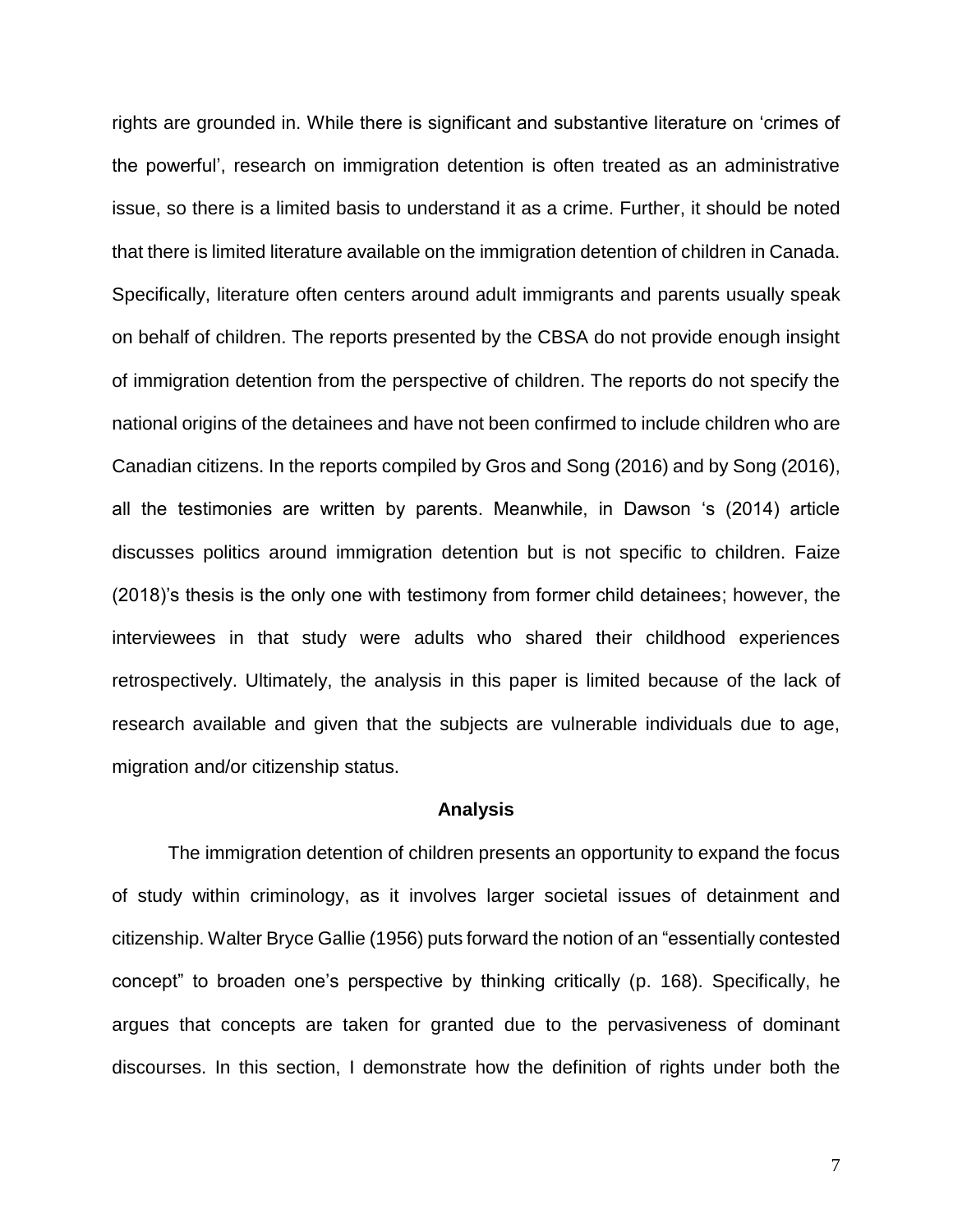UNCRC and Canadian legislation rely state-sanctioned definitions of human rights, power, prevention, equality, and justice. I challenge the dominant narrative in which all of these are presented on the state's agenda and demonstrate how the government of Canada ultimately fails to actualize the UNCRC by using the aforementioned concepts to maintain its power.

# **The (Dis)Empowerment of Children Through Human Rights and Power**

As previously mentioned, human rights do not exist within a vacuum, rendering the concept incredibly difficult to define. Provided the context of this analysis is the immigration detention of children in Canada, human rights are defined in accordance with Canadian law and principles. The Canadian Human Rights Commission (CHRC) is responsible for hearing complaints and aiding individuals in the complaint process, as well as providing information about rights and violations. The CHRC defines human rights as the manner in which individuals are "instinctively… to be treated as persons." Further to this, everyone is entitled to the same rights upon birth and although no one can "give them to you," they can be revoked (Canadian Human Rights Commission, n.d.).

In Canada, human rights are protected at the federal level under the Canadian Human Rights Act (CHRA). This piece of legislation does not explicitly define human rights, rather it defines prohibited grounds of discrimination, among which citizenship is not named (Canadian Human Rights Act, 1985). It should be noted that the analysis of this paper is limited by the lack of definition in Canadian legislation. In this view, the choice to define human rights by exclusion should be considered as a tool of the state, as even the CHRC argues that human rights may be taken away.

The creation of the UNCRC demonstrates efforts to aid in strengthening the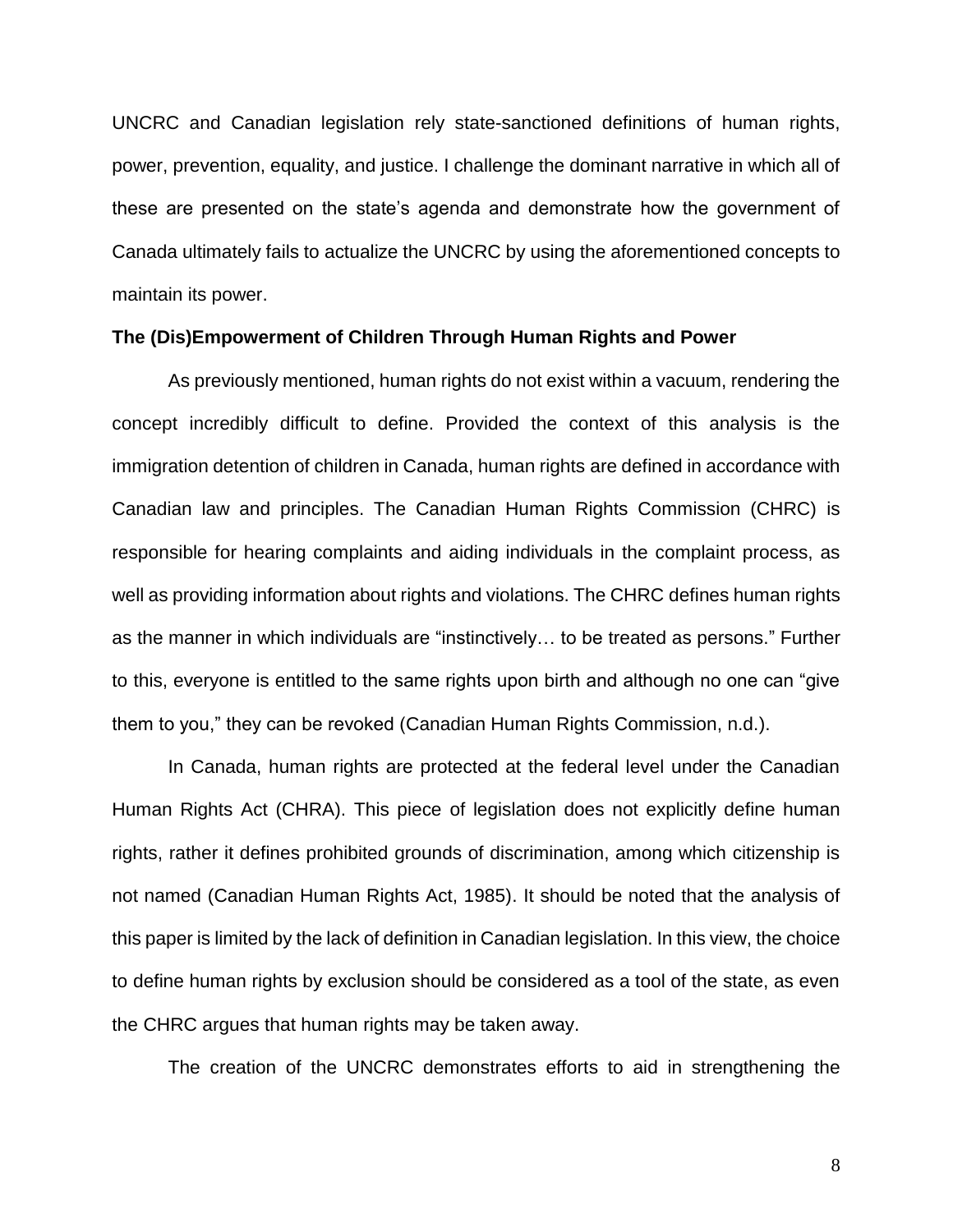agency and decision-making power of children. Understanding power can vary upon the context, but for the purpose of this paper, the definition of power remains to neutral to ensure the analysis is not limited by negative connotations. Therefore, it is considered as the "ability to act or produce an effect," (Power, n.d.). In the same vein, Jewel Amoah (2007) urges for the broadening of the intersectional lens, because "girl-children" are born into a state of "powerlessness and vulnerability" due to identity factors, such as age and gender being assigned to them (p. 6-7).

Though immigration detention impacts both boys and girls in Canada, it is key to use Amoah's (2007) framework to build on how human rights are applied to minorities, such as children, as a secondary thought. For example, the Canadian government uses its duty to protect citizenship to justify the need to detain immigrants (Dawson. 2018, p. 826). Meanwhile, Article 3 requires the state to provide proper care for children in its facilities and acts using the best interest principle (United Nations, 1989). In this case, the violation of Article 3 is two-fold, given that immigration detention is never within the best interests of the child, and the Canadian government is unable to ensure proper care through child protective agencies (Gros, 2017, p. 2). However, children are detained no matter their citizenship, because their freedom is contingent on that of their parents as well as the state, who both prioritize Article 9 over Article 3.

Furthermore, there are three ways to assert power: over, with and within (Gervais, 01/10/2019). In addition, Neil Stammers (2009) presents "power to" as another form for the oppressed to regain power (p. 215). Evidently, children are often victims of 'power over' tactics by both their parents and the state. For example, Hasan and Mohammed were detained to avoid separation (Gros & Song, 2016, p. 16) and Abigail refused "to part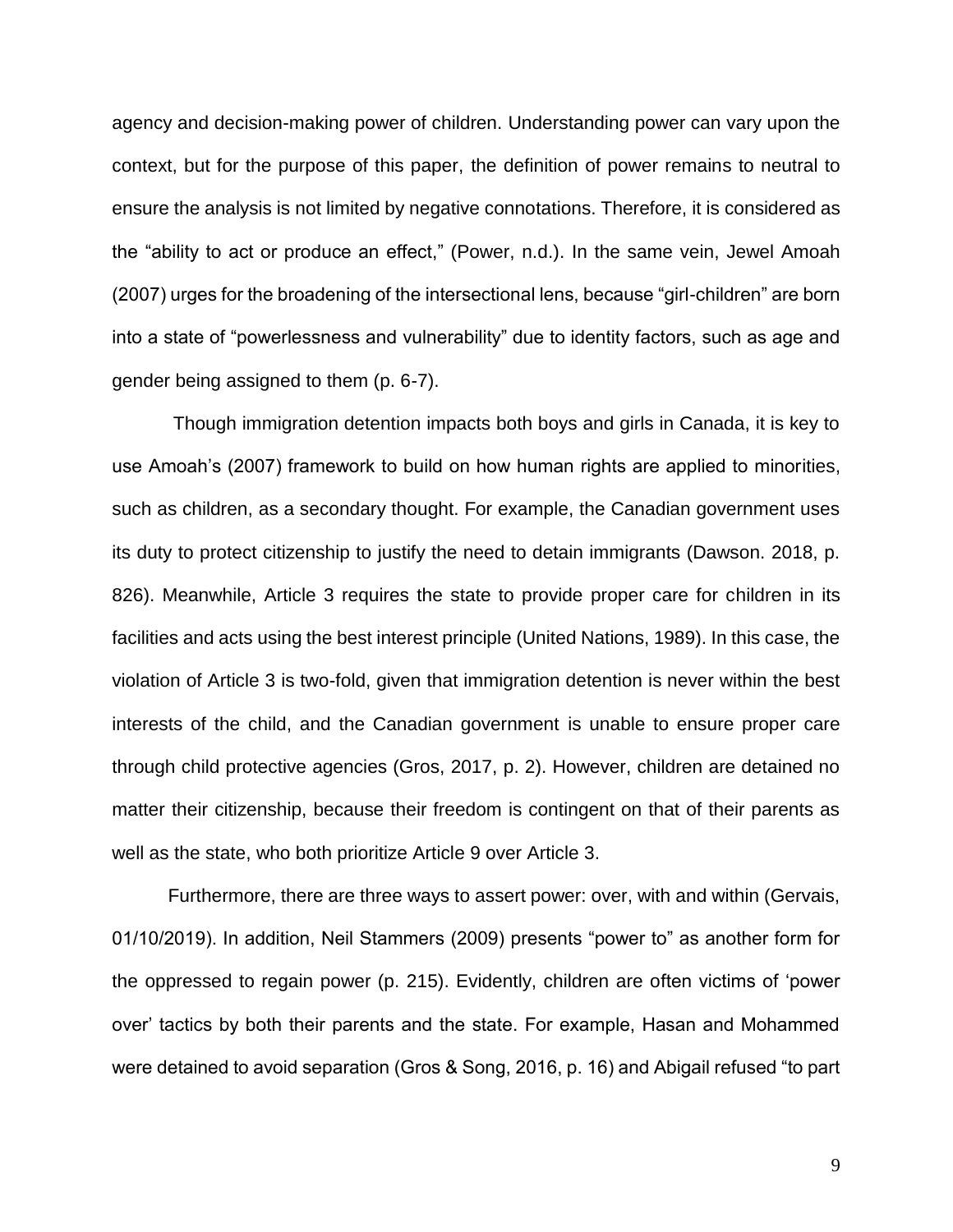with her infant son" despite constant pressure from CBSA officers, during her detainment (Gros, 2017, p. 22). These case studies demonstrate Stammers' (2009) critique that "'power to' can be constrained by morphing into 'power over'" (p. 215), as parents and agents of the state make choices on behalf of their children. Though the UNCRC is an initiative to empower children, there is a lack of operationalization of 'power within' and 'power with' because many are unaware of their rights or lack the appropriate agency to act (Gervais, 01/31/2019). Moreover, 'power within' and 'power with' can be used negatively, as demonstrated by state actors. CBSA workers and politicians justify detaining children to protect deserving Canadians, as well as parents viewing it as safer than separation. Thus, the immigration detention of children in Canada is a 'mundane' state crime, because it falls within the status quo of maintaining the vulnerability of children due to age, as well as systems of citizenship that ostracize them by association.

In brief, the negative use of human rights discourse and the nuance in the use of power limit the capacity of the UNCRC. The UNCRC is born out of human rights so in the same way that the parent concept is limited by legislation that opts against clear definitions of positive treatment, the standards of children's rights are pliable so that the state is never in violation of legislation. The lack of specificity in legislation demonstrates the state's priority to protect its interest over its people. In this view, the capacity to protect children under the UNCRC is manipulated to satisfy the state's agenda, as are the forms of power to advocate on behalf of and as children for fair treatment. All in all, wideencompassing definitions of human rights and power must be entrenched in legislation to mobilize children's rights instead of contributing to mundane marginalization.

### **Prevention of Harm and the Acquisition of Agency**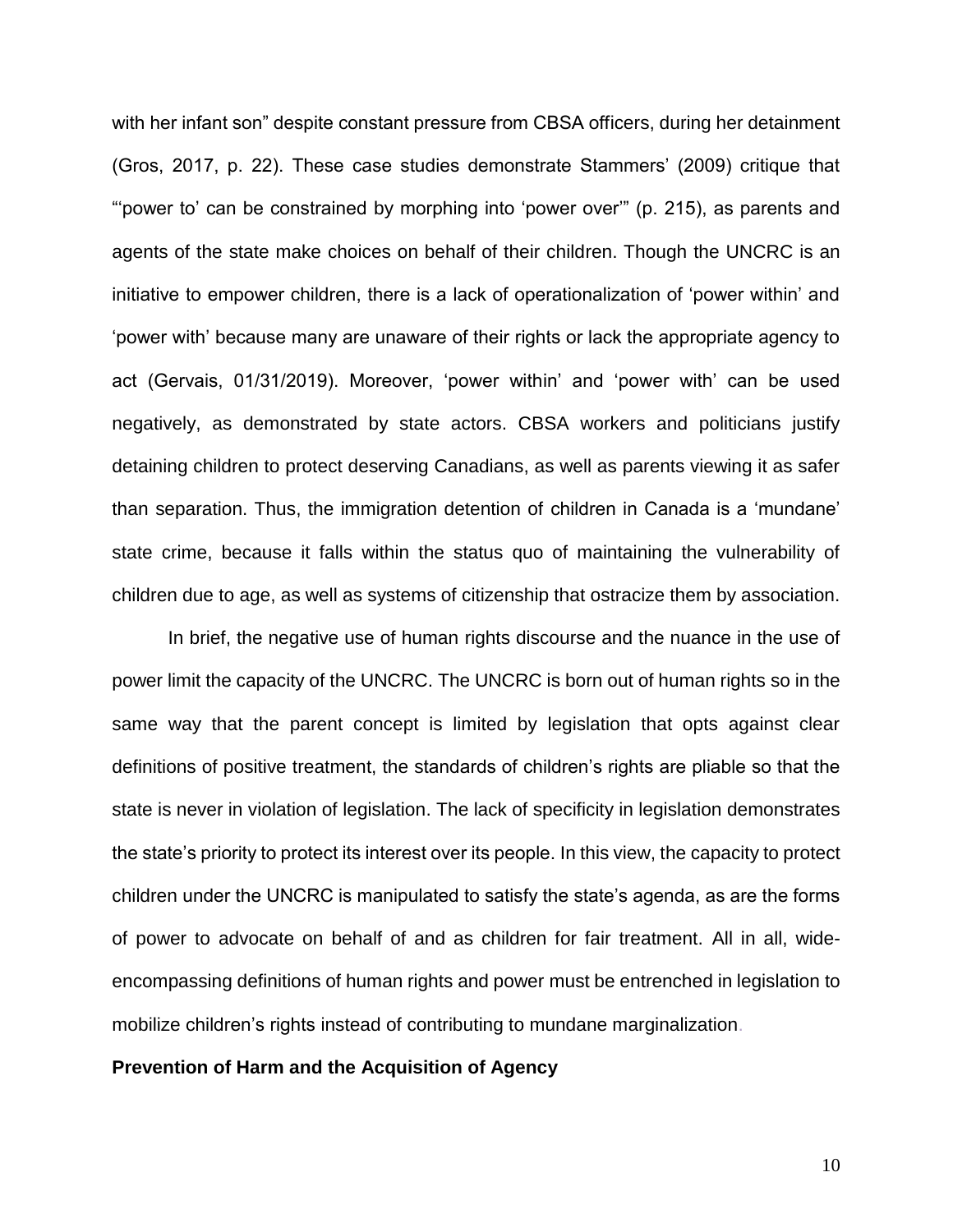For the purpose of this analysis, I highlight prevention as a negative form of power to maintain structures of mundane marginalization. In his book *Discipline and Punish*  (1975), Michel Foucault discusses the Panopticon and argues that it renders prisoners in a "permanent state of visibility," in which state-sanctioned behaviour is executed out of fear of being punished (p. 201). The pervasiveness of detention in current Canadian society, as seen through the immigration detention of children, demonstrates Foucault's perspective demonstrates how prevention often involves surveillance. For the purposes of this paper, prevention is understood as methods typically used by the state to prevent harm, in an effort to protect society, including social and material circumstances. By depriving immigrant children and/or first-generation Canadians of their right to education in IHCs and other facilities, they are subject to further marginalization. analyzing the immigration detention of children, this section demonstrates that prevention is relevant beyond the field of criminology.

In modern times, 'crimmigration' demonstrates how criminology can be used to ostracize entire populations on the basis of state-solicited definitions of 'crime.' First, Steve Tombs and David Whyte (2003) argue that criminology is part and parcel of crimes of the powerful because neoliberalism has rendered research a commodity sponsored by the state and other powerful agencies (p. 229). In this view, criminologists fail to research 'mundane' crimes of the state, such as the detention of children in IHCs and other facilities, as they align with the state's interests to gain funding. Second, Biko Agozino (2004) implores that criminology must be decolonised, since it has been previously used to further the imperialist agenda, and now it is furthering the capitalist agenda (p. 349). Likewise, Michael Lynch (2000) argues that criminology must be contextualized because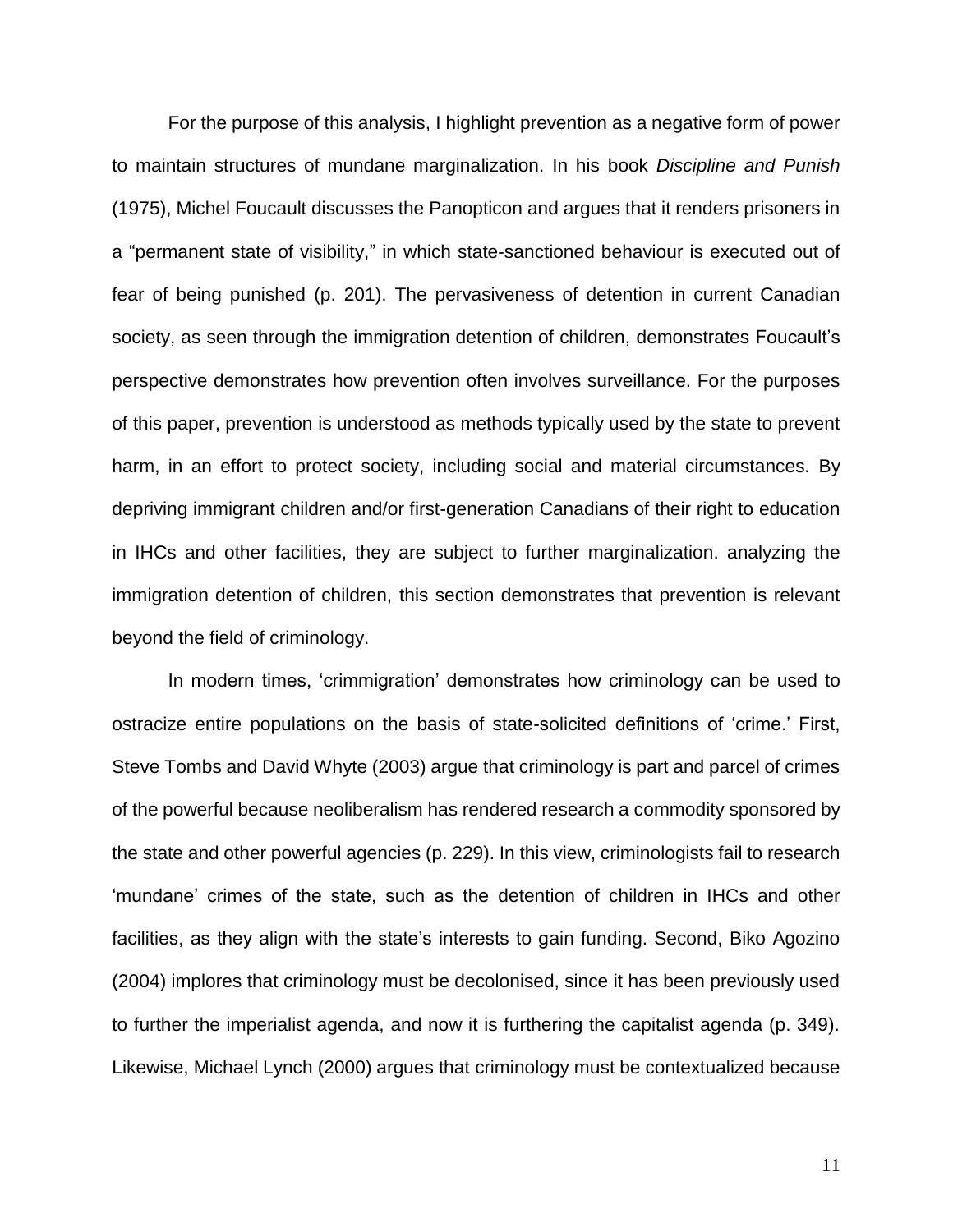it has been used to "legitimize methods of oppression" (p. 149). All three of these authors demonstrate the need to address the immigration detention of children within criminology, as it is another way in which prevention is used to deflect attention from and perpetuate 'mundane' crimes of the powerful. Specifically, the lack of research on the immigration detention of children maintains global power dynamics because it prevents immigrant and first-generation children from problematizing the practice detention or the state itself.

Detention is both preventative and reactive in nature. It appeals to a protectionist discourse in which migrant people may take advantage of Canada's 'hospitality' (Dawson, 2014, p. 827). Gros and Song (2016) present Kimona's testimony, during which she highlights that her son Delano was provided "inadequate education" during detention (p. 11). She further specifies that the schooling occurred "three times a week" and taught children ranging from 4 years old to 19 years old (Gros & Song, 2016, p. 11). I find that withholding education in IHCs and other facilities is deliberate as it maintains education as a right for 'legitimate' citizens. The violation of the right to education for children during detention, no matter their status of citizenship, demonstrates 'hostility' on the part of the Canadian government because it characterizes all of them as undeserving.

In the same order of ideas, the Canadian government has previously used education as a tool of prevention to control so-called 'at-risk' populations. In Canada, residential schools were implemented as a tool of assimilation and colonization of Indigenous peoples in Canada. Russ Moses (1965) argues that the issue with residential schools was not education as an institution but that the children were exploited and denied a proper curriculum (p. 14). The importance of education is further demonstrated in the *Book of Negroes*, in which the protagonist, eleven-year old Aminata, actualizes her 'power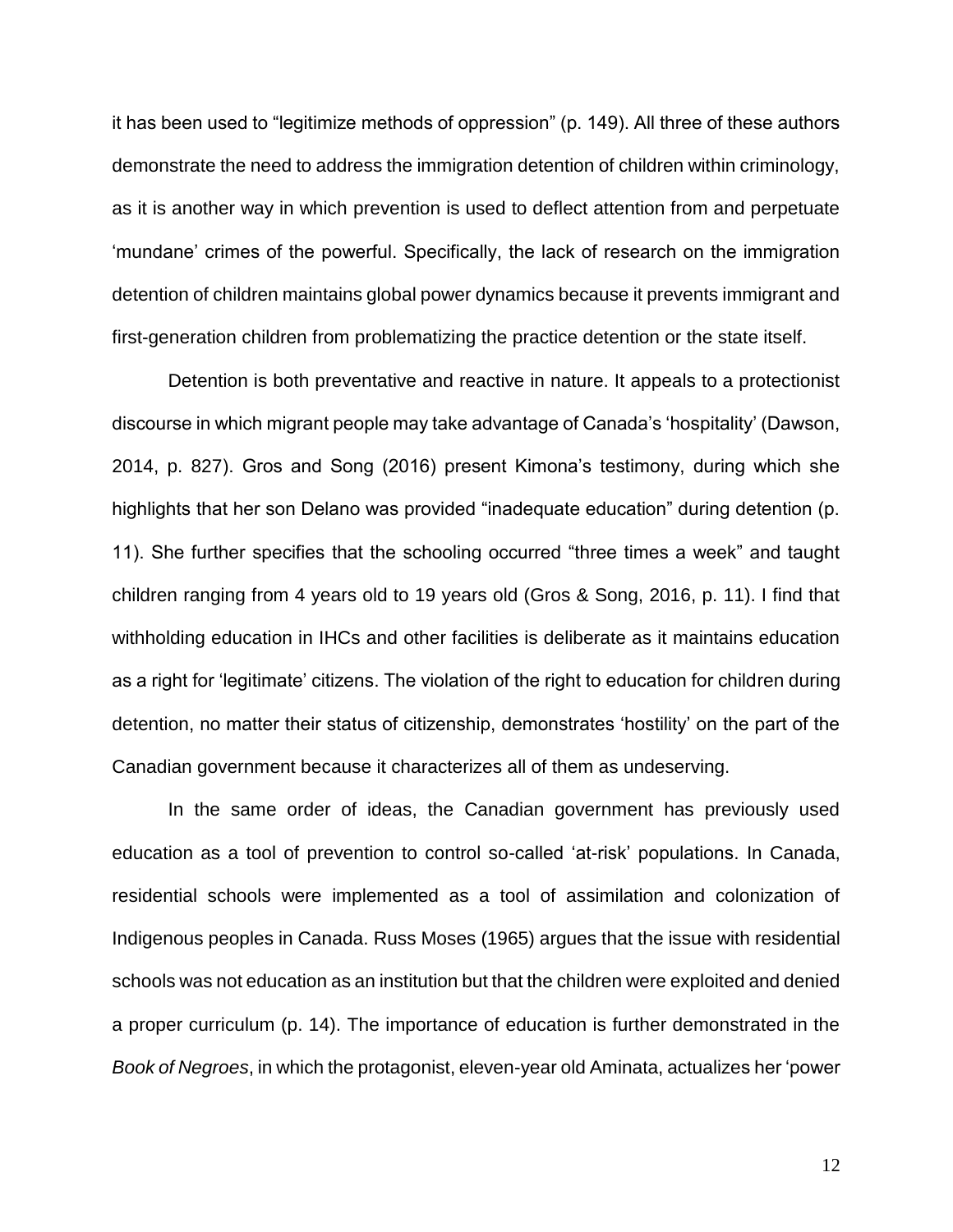within,' to survive and advocates for herself on a slave ship (Hill, 2007, p. 56). Likewise, in his call to action to young activists, Tim Wise (1999) urges the "threat of a good example" is a force to be reckoned with (p. 184). Specifically, the "prevention" of education of children in immigration detention demonstrates that their agency is a threat to the state and its power.

The UNCRC was initially implemented to prevent harm to children, given that they are a vulnerable population. However, the immigration detention of children demonstrates that the prevention of harm to the state's interests takes precedence. The current use of prevention tactics is exploited, because it marginalizes immigrant children and firstgeneration Canadians by extending the gaze of detention long after they are freed. The prevention of education contributes to justifying the violation of the rights of children by ensuring that they are not provided with the agency to advocate for themselves at present or in the future. Ultimately, "prevention" must be repurposed so that it is accessible to children in detention. Instead of preventing immigrant and first-generation children from acquiring agency through education, it should be channelled toward preventing marginalization through practices, like detention.

## **Equality in a Globalized World: The 'Luxury' of Movement**

Evidently, the immigration detention of children in Canada perpetuates inequalities, as demonstrated through the selective use of human rights and the negative assertions of power, such as prevention. Equality is an ideal like human rights that is further complexified in a globalized world. In the Canadian Charter of Rights and Freedoms, the definition of equality is less limited, because it does demonstrate what it should look like, as: "Every individual is equal before and under the law and has the right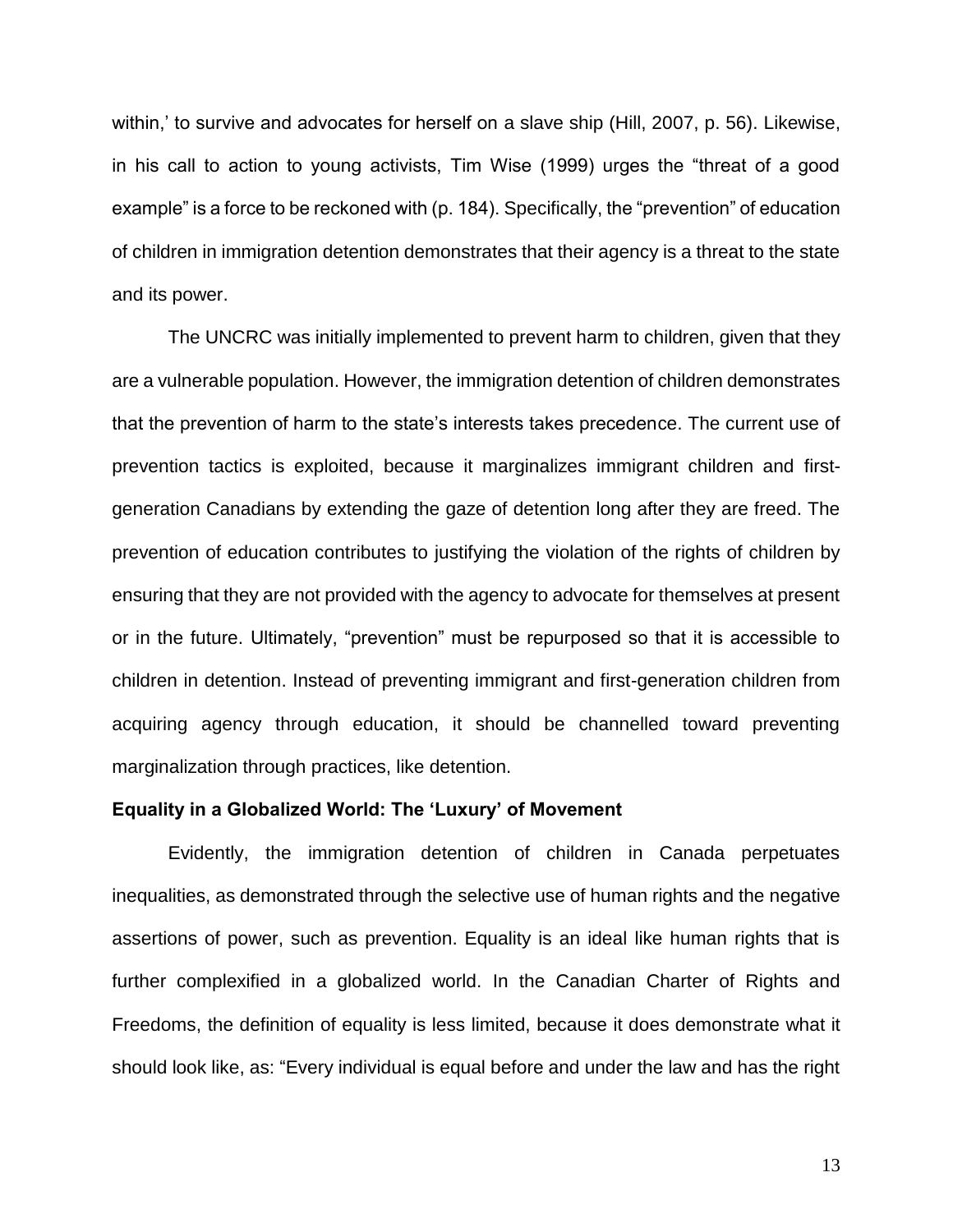to the equal protection and equal benefit of the law without discrimination," with the exception of affirmative action programs" (Constitution Act, 1982). This definition is still limited, as it does not account for the ever-evolving world, as articulated by Katja Franko Aas' (2007) "criminology of mobilities" (p. 285). In the *Journal of Prisoners on Prisons*  (2010) many of the former political prisoners argued that they faced further inequalities throughout the process of immigration. For example, Minoo Homily was denied asylum in Turkey and Eduardo López was denied entry into Canada because he could not 'prove' his death threats (Gervais & Felices-Luna, 2010, p. 49, 73). Meanwhile, Adrian López discussed the racial profiling he faced as an immigrant in Canada, along with struggling with navigating a new country (Gervais & Felices-Luna, 2010, p. 27). In the same way, Abigail critiqued the Canadian government for causing further inequalities in the process of gaining citizenship, including, as previously mentioned the detention of her infant son (Gros, 2017, p. 23). All in all, immigrants from the Global South are subject to a lesser quality of equality because they are 'lucky' to migrate, and children become collateral damage to systemic oppression.

Children are inherently marginalized due to their age, but the dimension of citizenship is another element to identity that is beyond one's control. Amoah's (2007) GRACE model – "Gender, Race, Age, Culture and Experience" can be used once again to better understand how different factors of identity intersect (p. 2). For example, 'defacto detainees' face the same inequalities as non-citizens, including constant surveillance, searches, "restricted mobility," and the deprivation of the right to play (Gros & Song, 2016, p. 5; Faize, 2018, p. 28). In this view, gaps in the system of citizenship perpetuate colonialism because harms continue to be individualized so it becomes difficult to address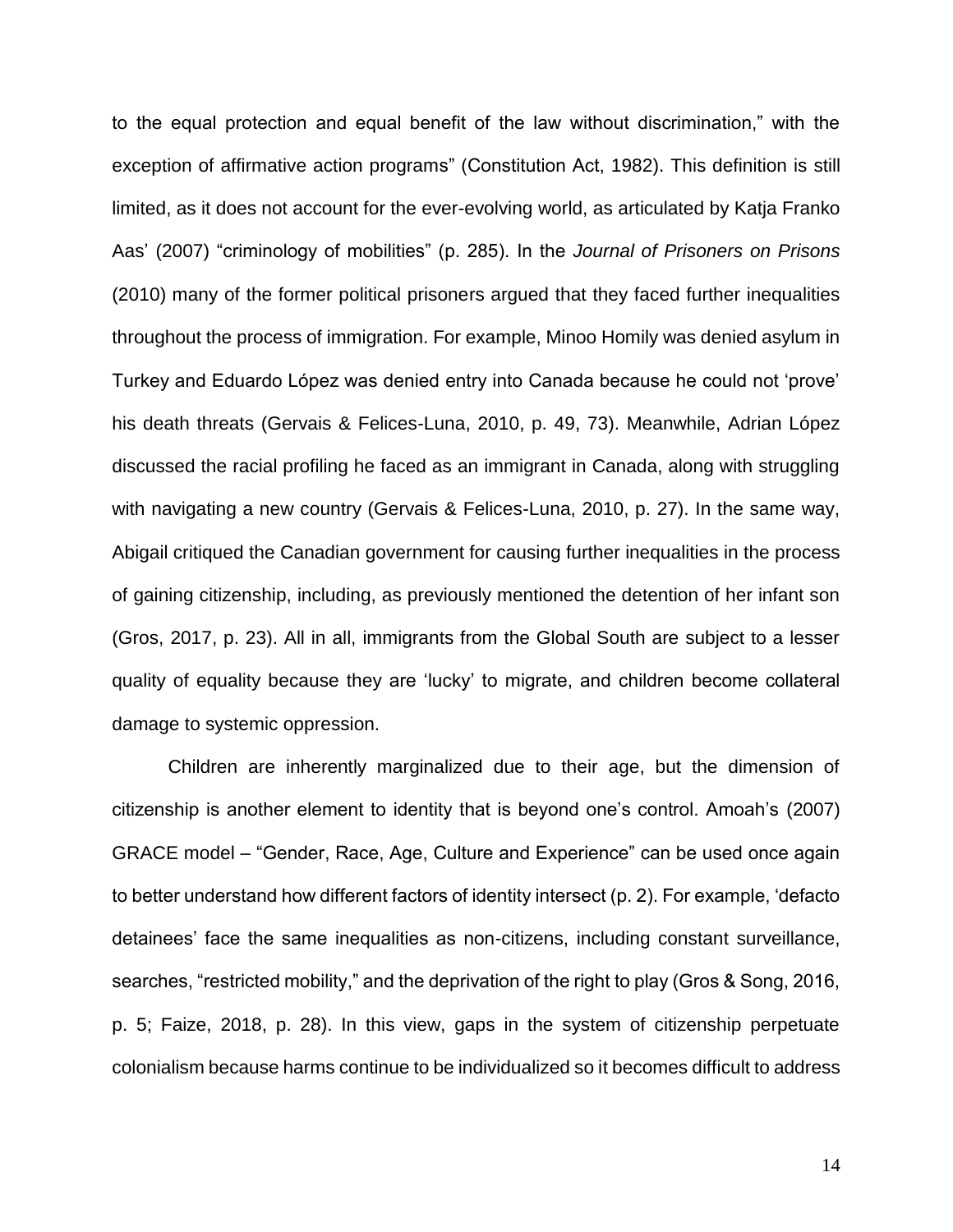inequalities (Comack, 2018, p. 460). Ultimately, there are similarities in the marginalization of Indigenous peoples through their overrepresentation in Canadian prisons and the immigration detention of children, with both being controlled through colonial concepts, like imprisonment and immigration.

Though IHCs are presented as 'family friendly' with appropriate recreational facilities for children (Dawson, 2014, p. 834), Faize (2018) argues boredom is pervasive (p. 30). Furthermore, Kimona argued detention is "no life for a child," as her son cannot enjoy his childhood (Gros & Song, 2016, p. 11). The denial of Article 31 – the right to play (United Nations, 1989) is a serious issue, because lack of recreational activity, along with other traumatic experiences have long-lasting effects (Gros & Song, 2016, p. 5). The right to play is especially important for children affected by conflict, as demonstrated in *War Dance,* a film documenting three Ugandan children as they prepare for a music and dance competition. In one scene, the children are seen playing in a pond, while candidly discussing the imminent threats of violence in their area and the need to return urgently to the relative safety of their refugee camps. In this case, the right to play was so important that these children put themselves at risk, if only for a few moments, because it provided a renewed sense of hope (Fine, S. & Fine, A. 2007).

The deceptive presentation of IHCs as 'hospitable' mirrors the image of group homes that fostered Indigenous children during the sixties scoop. Sheila Grantham (2016) argues "problematic children" were put into group homes to circumvent foster care regulations (p. 130). The maltreatment of Indigenous children led to an internalization of inferiority, due to persistent abuse that was grounded in racism, because the "Indigenous body" was "inherently guilty" (Grantham, 2016, p. 133). Likewise, adults who were in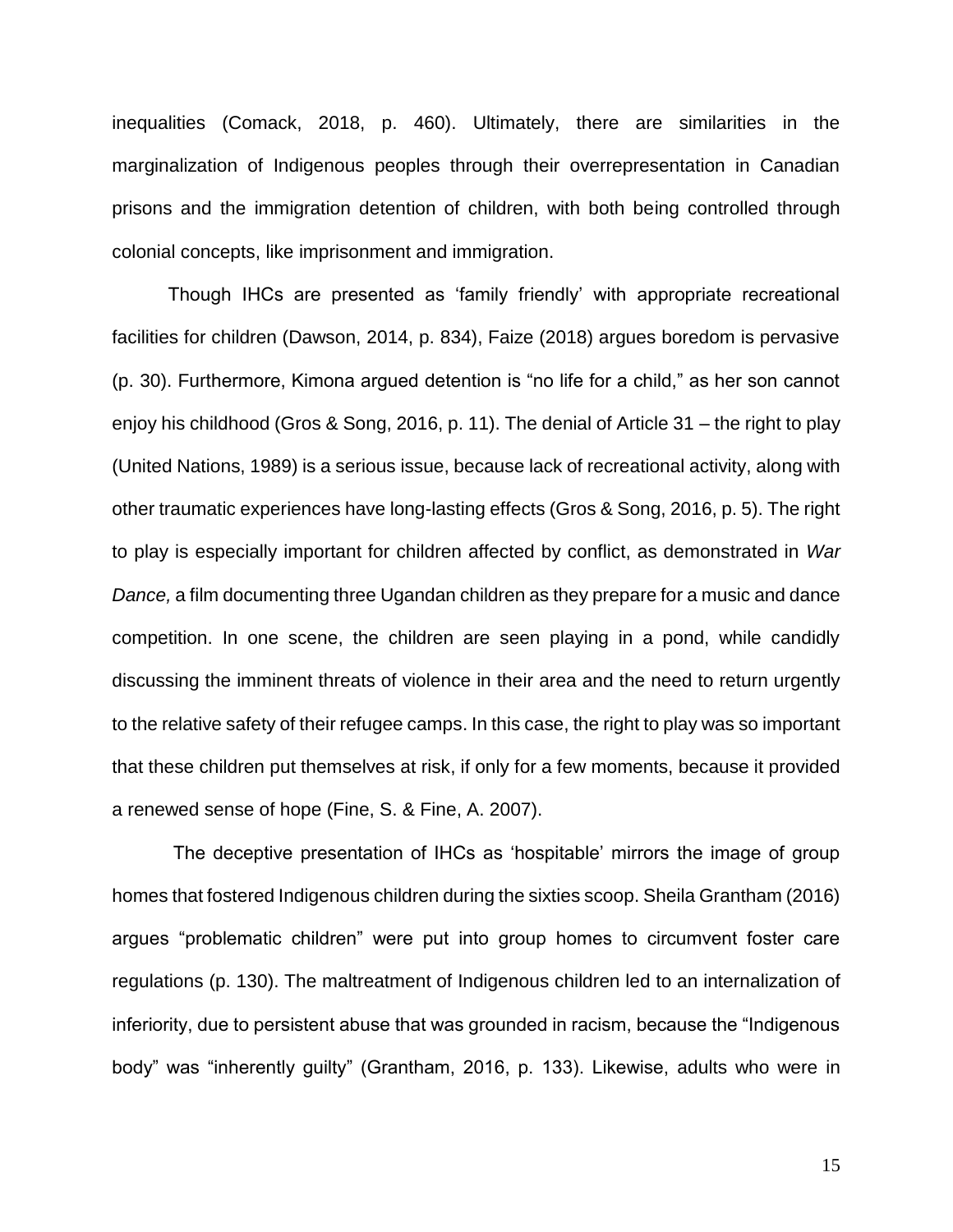detention as children in Canada justify the state's policies, as they are "grateful" for being granted citizenship (Faize, 2018, p. 115). In the same manner as the state-imposed inferiority on Indigenous children, the state has also limited the agency of immigrant and first-generation children by rendering detention necessary in the acquisition of citizenship. Overall, when children internalize inequalities, they grow up with a weakened sense agency that prevents advocacy.

With the state's monopoly over power, it is important that equality goes beyond 'fair treatment' because this is often applied strategically to ensure that certain populations are restricted. For example, Amir testified that although he was not a criminal, during detention he was treated like a prisoner because, "in prison, everyone is equal" (Faize, 2018, p. 118). The UNCRC cannot be fully realized in Canada due to the state's ability to define citizenship, because even though all Canadian citizens are awarded equality rights, they may not be guaranteed to those whose parents migrated. In addition, the notion of guaranteeing equality rights on the bases of citizenship, demonstrates how immigration detention is one of many 'mundane' crimes that justifies the violation of human rights to protect systems of power. In this case, children are marginalized to maintain colonial power, as the state dictates when citizenship counts. Hence, equality must consider the perspective of minorities, such as children and immigrants/firstgeneration Canadians.

### **Seeking Justice in an Unjust System**

In the film *Cry for Justice*, Osiris López, the daughter of a human rights activist, struggles with retributive justice (Goodfellow et al., 2004), demonstrating the need for alternate forms of justice. Justice is difficult to ascertain, because it can be very subjective.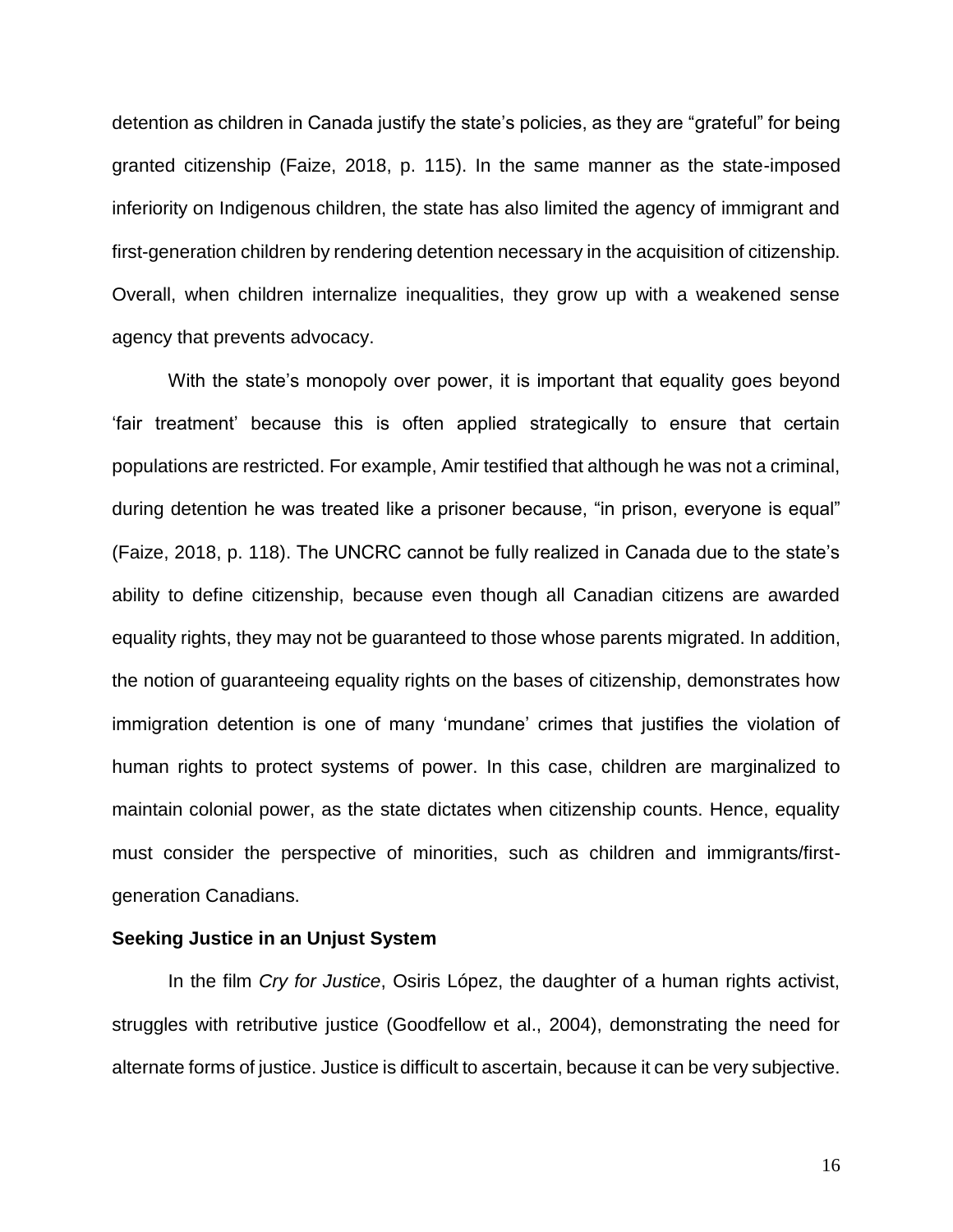In this analysis, justice is understood as "the maintenance or administration of what is just especially by the impartial adjustment of conflicting claims or the assignment of merited rewards or punishments" (Justice, n.d.). This definition does consider circumstances or varying perspectives, rather it relies on objectivity. In the following section, I demonstrate how the dominating view of justice is inherently unjust, because it works against those who seek justice.

In the *Journal of Prisoners on Prisons* (2010) many former prisoners were in favour of restorative justice (p. 28, 53, 67, 99). Specifically, Saideh shares many commonalities with parents of children in detention in Canada, such as her child being denied healthcare and appropriate conditions to maintain a good standard of health (Gervais & Felices-Luna, 2010, p. 38). In addition, her son, like children detained in Canada, also faced mental health issues and neither were provided with the appropriate resources to heal. For example, Hasan's mother also claimed: "Hasan is not the same" (Gros & Song, 2016, p. 16). Furthermore, Mohammed "fear of institutional buildings" is triggered when the family seeks "psychological support" (Gros & Song, 2016, p. 17). In this circumstance and that of Saideh, both parents seek justice through healing. Thus, justice becomes about more than retribution because parents are focused on the wellbeing of their child, especially in dire the circumstances of detention.

In the same order of ideas, attaining justice in an unjust system involves a negotiation. At times, the right thing may no longer align with one's morals. For example, youth female war victims in Sierra Leone negotiated for their safety by marrying powerful commanders. They sought justice against sexual assault by gaining some protection from spontaneous sexual assault through marriage (Denov & Gervais, 2007, p. 887). When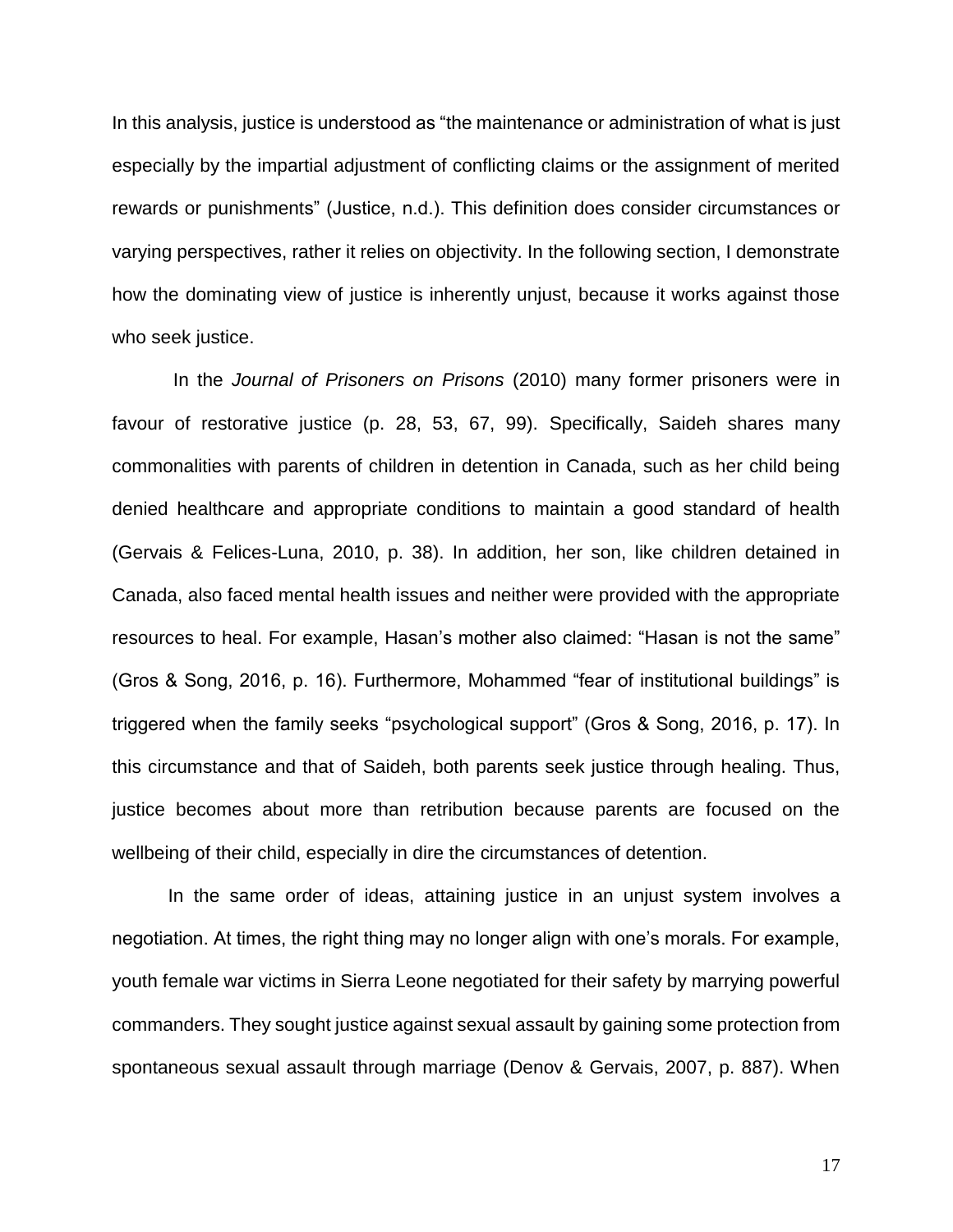seeking justice against immediate harm, 'power to' becomes less about overthrowing the system. In the same manner, parents like Abigail, who ensured that she appeared fit to care for her child throughout her time in an IHC in Canada, so as not to be separated from her child (Gros & Song, 2016, p. 23). Therefore, children are impacted by their parents' struggles, who have little 'power over' the forms of justice that they are seeking.

In this view, it is crucial to seek out the voice of survivors and assess justice from their perspective. It is difficult to do so within this context, as in most testimonies parents or adults who were previously detained are speaking on behalf of their children (Gros & Song, 2016; Faize 2018). Seeking justice may involve appealing to the law, slave women in the French Antilles demonstrated resilience by taking their masters to court repeatedly, despite being further punished for advocating for themselves (Moitt, 2001, p. 110-113). As these women were further penalized for seeking justice and equality, their resilience should be celebrated but responsibilizing society, as opposed to marginalized individuals is also key. By permitting children to seek justice through formal and informal avenues, it provides the basis to challenge power dynamics. Specifically, the limitations in seeking to justice as detained child or formerly detained child is limited, because it speaks to larger societal norms that use migration and age as a basis for unjust treatment.

The accounts of those seeking justice demonstrates that practices should revolve around healing. In looking at the harms associated with the violation of the right to play, justice becomes about more than correcting a mistake. Unfortunately, given that there is not a lot of information available as to how to seek justice on behalf of and as a child detainee in Canada, the examples provide the basis to explore possible means to seek justice. There are long lasting impacts of unjust acts, which further permeate injustice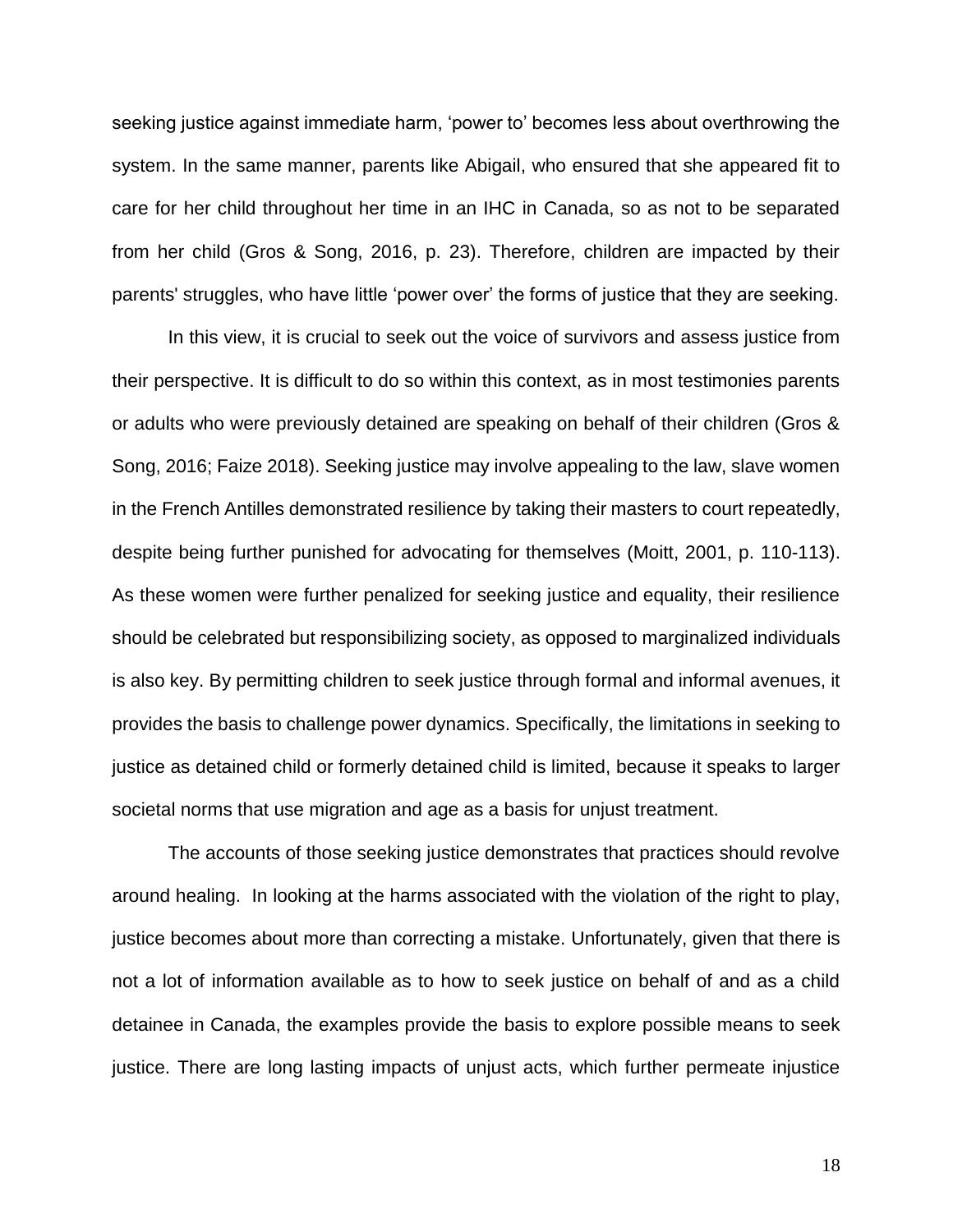because marginalized populations are targeted. The immigration detention of children in Canada is an unjust act, as it violates rights and it serves marginalization, despite being presented as the 'better' alternative. By furthering the notion that justice is blind, it only reinforces one perspective because it renders dominant narratives as the standard and misrepresents them as the objective lens. Thus, the definition of justice must go beyond state-solicited definitions to include those who are most vulnerable, particularly children and youth. Ultimately, children must be provided with the necessary tools and platforms to advocate for themselves.

## **Alternatives and Solutions**

### **Existing Solutions and Alternatives**

The simple solution is to stop detaining children in IHCs and other facilities**,** but the situation at hand involves reflection on systems within society. The following recommendations are presented by Gros and Song (2016) in their report. First, they argue for community alternatives, such as less expensive "non-custodial programs" where individuals may still be monitored to ensure they are following conditions for immigration (p. 34). Gros & Song (2016) also recommend revising the IRPA to "Prohibit...solitary confinement or isolation of children in immigrant detention" which may, in turn, prohibit the detention of unaccompanied children (p. 38). Gros & Song (2016) further seek reform of the Immigration and Refugee Protection Regulations to ensure the 'best interests' of children are being considered and the "least restrictive conditions of release" are used (p. 38). In addition, the report recommends training for CBSA officers to increase knowledge on "human rights, diversity and viable alternatives to detention" and policy that involves consultation with agencies, such as the Office of the Children's Lawyer, along with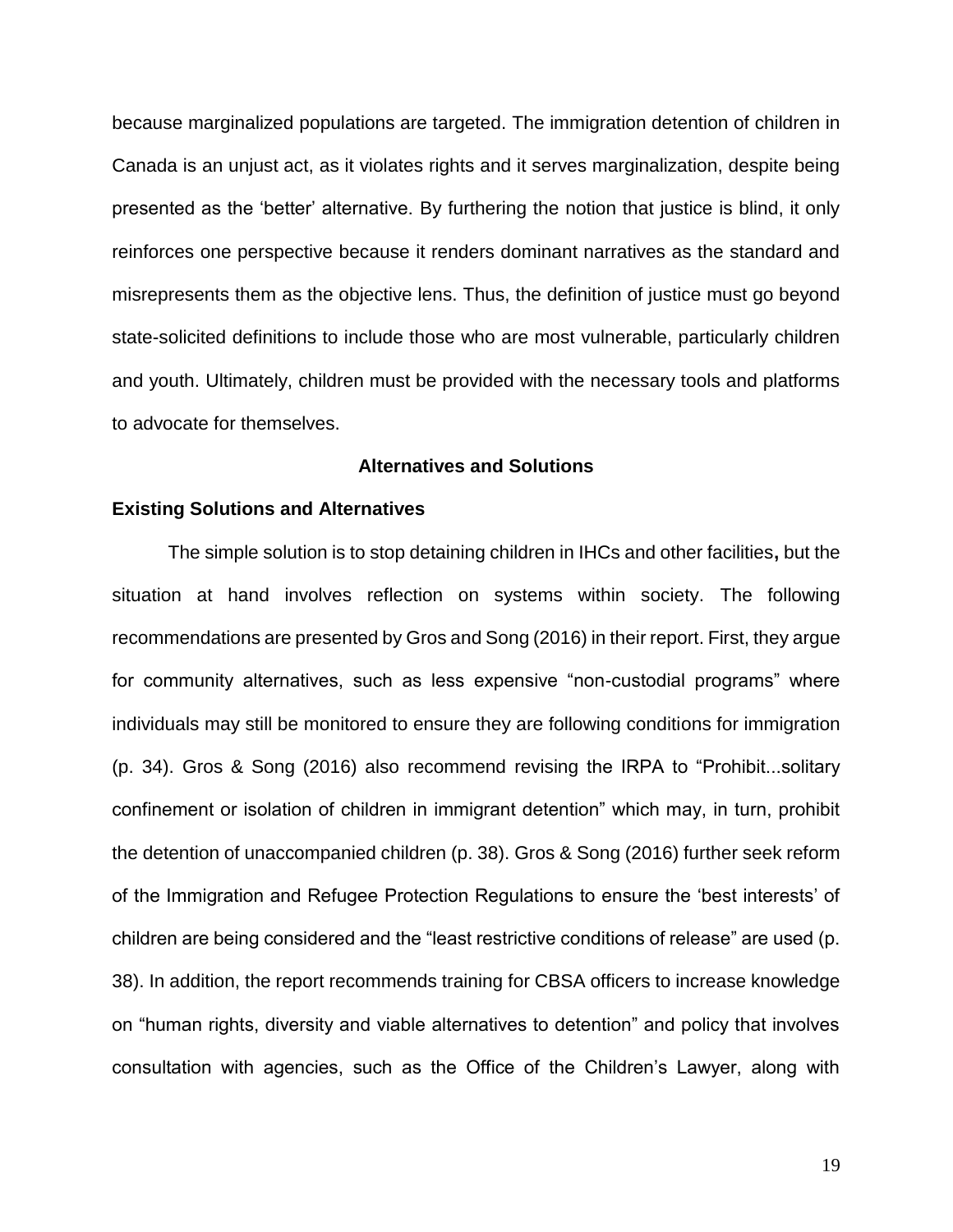connecting IHCs with resources, such as mental health specialists (Gros & Song, 2016, p. 39). Finally, this Gros & Song (2016) urge for more research and dissemination of information on children in detention (p. 38). All in all, these are not solutions because they do not rule out the practice of detention as a whole.

Moreover, Gros and Song (2016) argue that community-based alternatives still constrict children, as separating children from their families is detrimental. They further suggest community alternatives, in which children can live with their families through "reporting obligations, financial deposits, guarantors, electronic monitoring, third-party risk management programs and, in extraordinary circumstances, open accommodation centres" (p. 6). Also, Minister Ralph Goodale has promised \$138 million to reform immigration detention, of which \$5 million will be used to develop alternatives to detention (Gros, 2017, p. 50). Finally, Child Protection Agencies are not presented as alternatives, not only because of the issue of separation, but also due to the abysmal quality of the child welfare system in Canada (Gros, 2017, p. 41). I have chosen to rely on these two reports as the foundation for alternative and solutions, because it was the only data that was credible, and the research was based in Canada. It is imperative that more research is done in Canada to attain a more enriched perspective on alternatives and solutions.

In the same order of ideas, the organization, Canadian Paediatric Society (2016) created the website: Caring for Kids New to Canada, to provide resources for health professionals. In a statement against the detention of children in IHCs, they were supported by organizations including the Canadian Centre for Victims of Torture and Amnesty International. In addition, the Canadian Council for Refugees' (CCR) Youth Network also advocates for the Canadian government to stop detaining children in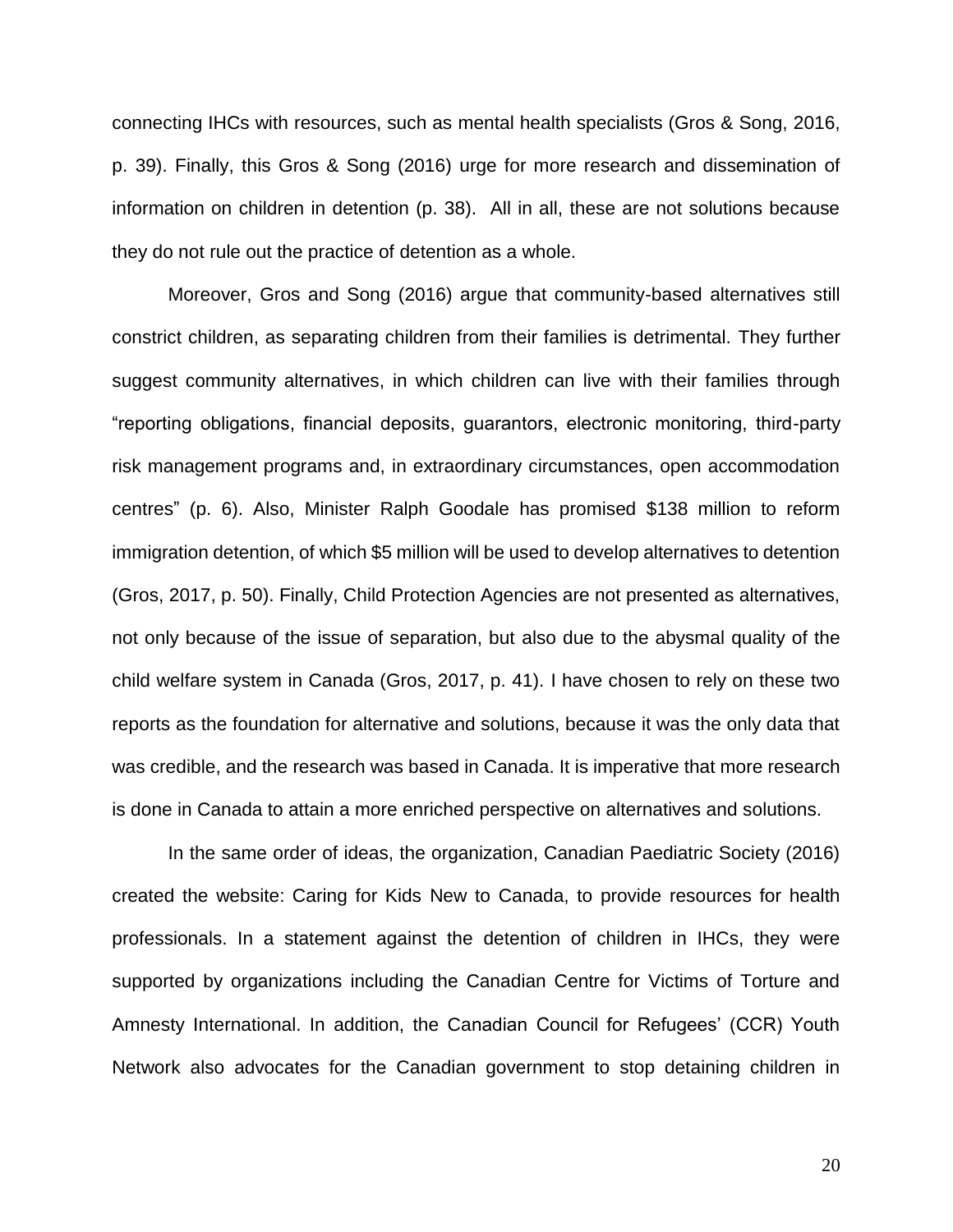immigration detention (CCR, n.d.). Ultimately, all the alternatives and solutions presented involve appealing to the state. Though each source characterizes the immigration detention of children as wrong and harmful, they do not provide the basis to deconstruct the state's power or counter dominant narratives that marginalize children.

# **Advocating through Amplification: Learning Not To Speak For Children**

Throughout this paper, the information used to discuss the immigration detention of children in Canada does not involve first-hand accounts of children. Though Faize's (2018) thesis involved interviewing adults who were formerly detained as children, this paper's analysis is limited, because the state, parents and adult activists speak on the behalf of children. The solutions and alternatives are only a start, as they condemn the state for detaining children. Nonetheless, they are insufficient because they do not come from children themselves. Hence, the first step to creating appropriate solutions and prevention of immigration detention of children in Canada involves providing children with a voice. As demonstrated through King et al. (2016), children must be provided with a platform to advocate for themselves, as a right to their agency but because they have the 'power to' bring together communities (p. 39). In this fashion, 'power to' can be facilitated by 'power over,' as adults foster a just society that provides equal treatment and prevents harms, rather than further marginalization.

The alternatives suggest that is key to remove children out of detention and exposing the harms of crimes of the powerful through research, but immigrant populations are still marginalized. The penal gaze remains fixed on immigrant populations and it becomes increasingly important to advocate with them. Myriam Laplante and Kimberly Theidon (2007) explore "transitional justice," in which "truth without consequences is not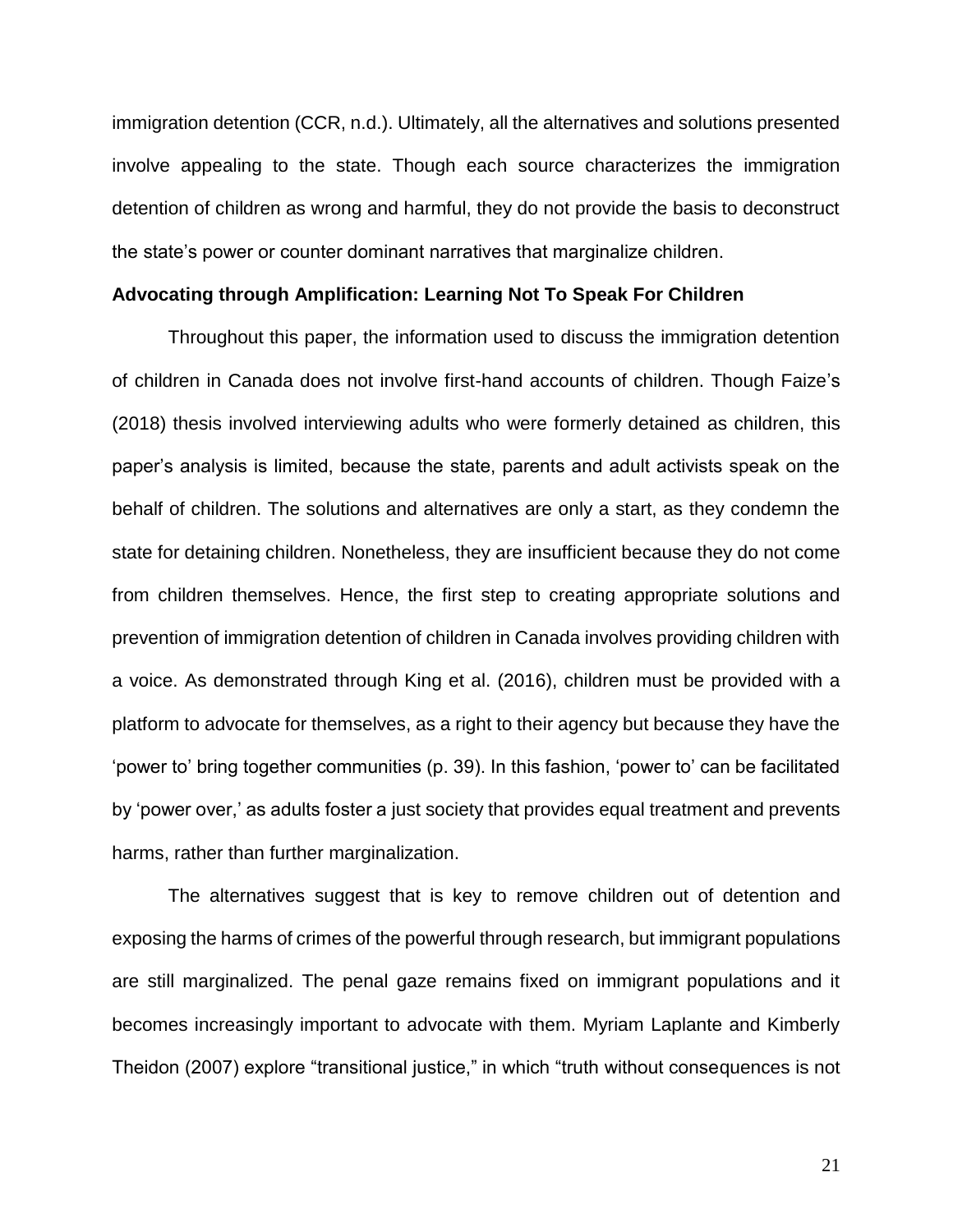enough" (p. 231). Furthermore Cohen (2001) highlights several forms of acknowledgment of the truth when addressing with large-scale crimes. In the case of immigration detention of children, true reconciliation is the most relevant because it provides a pathway to "confront the past" and create a better world (p. 239). Therefore, the alternatives presented do not advocate for fundamental social change, as they reinforce the current social order and simply create 'humane' forms of mundane marginalization.

The immigration detention of children in Canada demonstrates flaws in a system and in a society that does not have the tools to protect those who are most vulnerable. Hence, there is a lack of organizations that go beyond appealing to the state. Though the solutions provided in both reports articulate means to respect rights to proper care, education, play and healthcare, they do not consider 'crimmigration' as an issue. Harald Bauder (2013) discusses the possibilities of open borders and no borders. He finds that both options risk legitimizing capitalism and neoliberalism by fostering a free-flowing market (p. 79, 86). Still, condemning borders, whether it be opening access or obliterating them, is important to mitigate inequalities (Bauder, 2013, p. 88). To avoid further stratification, there must be a change in the meaning of mobility, so the violation of the UNCRC cannot be justified. Martin Donohoe (2008) echoes the need for definition in his suggestions on finding alternative symbols of love (p. 182). In each of these proposed solutions, there is an active movement against 'mundane' crimes of the powerful to reorganize power dynamics.

All in all, the solutions I propose involve an increase in research to learn and address the needs of immigrant populations, specifically children. This research should advance Harsh Mander's (2010) call for inclusive research, as it must be an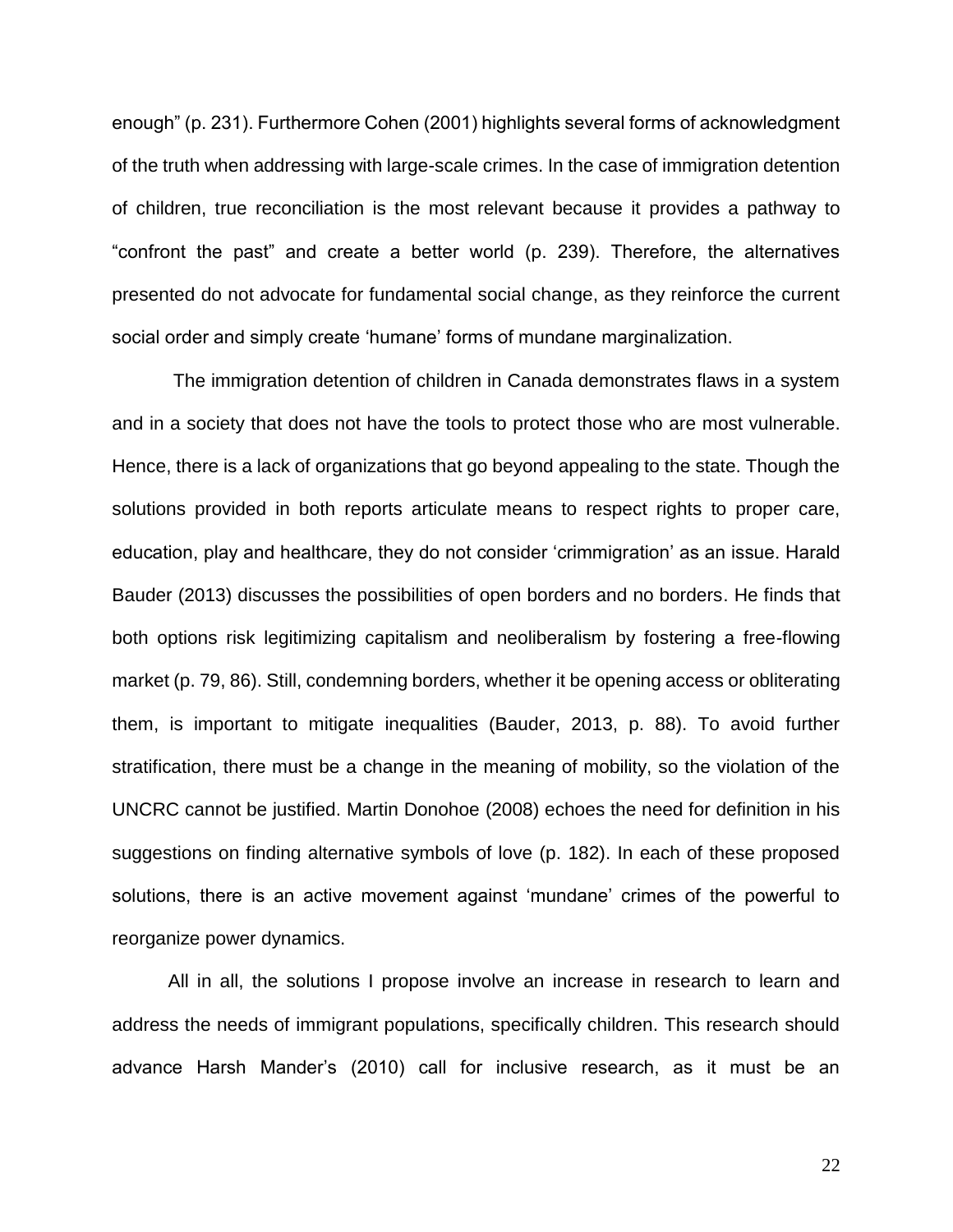"uncompromising search for truth" (p. 253). Meanwhile, Pittaway et al. (2010) discuss the power dynamics involved in research with at-risk populations, such as refugees. They have created a method entitled "'reciprocal research'" to ensure participants in research do not feel exploited (p. 238). In order to amplify the voice of children, we must all strive for co-management to ensure positive assertions of power and truly respect human rights (Symes & Litster, 03/07/2019). As per Koen De Feyter (2005), human rights can be woven into multiple levels of governance, although it is a challenge because international law is not binding (p. 171). Tangible solutions include ending the practice but still acknowledging survivors and providing the necessary resources for children, such as mental health care or restorative justice. Ultimately, alternatives and solutions must go beyond rectifying harms and use prevention to seek justice.

### **Conclusion**

In brief, I have demonstrated that the immigration detention of children in Canada is a 'mundane' crime of the powerful that brings into question human rights, power, prevention, equality and justice. These concepts demonstrated that the UNCRC is used against immigrant and first-generation Canadian children by withholding their decisionmaking power to take advantage and further engrain their minoritization through systems of age, class, race and citizenship in Canadian society. Ultimately, the immigration detention of children in Canada is a criminological issue, because the mobility of minorities has become an indicator of potential criminality in a globalized world (Franko Aas, 2007, p. 215).

Criminologists have played a role in reproducing marginalizing structures in the past, especially in overlooking 'mundane' crimes of the powerful. In this view, crimes of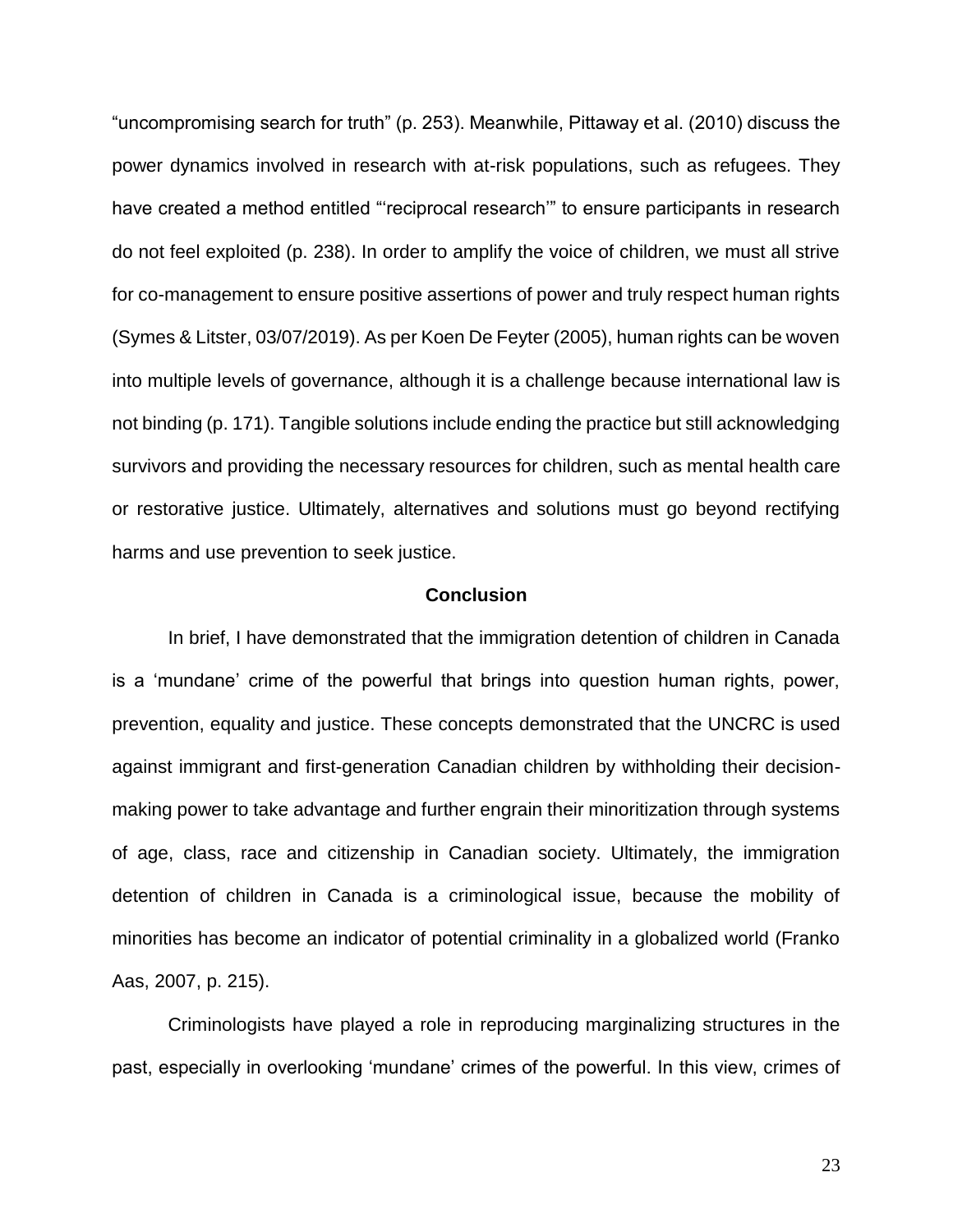the powerful such as the detention of children in IHCs and other facilities must be brought forward to challenge deterministic policies. By expanding analyses beyond traditional criminology, we will be able to create a new infrastructure for society in which human rights are a universal standard. We must all strive for equality in society, in which prevention protects everyone and power is strengthened by numbers rather than fear. As it stands, the immigration detention of children in Canada should be identified as a real threat to Canadians because the rhetoric of hostility leaves us all vulnerable to mundane marginalization.

Future research should focus on expanding legal and common definitions of key concepts to ensure that there is not room to manipulate them. The strategic adaptation of the UNCRC is a testament to the state's failure to protect its most vulnerable populations. Criminologists should challenge the state's definitions, as well as society's willingness to uphold them because immigration detention is founded upon mundane marginalization. The ability to justify the immigration detention of children in Canada, renders the dominant narrative inherently oppressive, despite the state presenting it as a necessary aspect of protecting Canadians from harm. The mundane marginalization of immigrant and firstgeneration Canadian children in Canada must be further explored so that it is no longer accepted as the status quo. It is imperative that more research is conducted on this topic, from a diverse array of subjects to challenge the state's monopoly over the use of the UNCRC to protect society's most vulnerable children.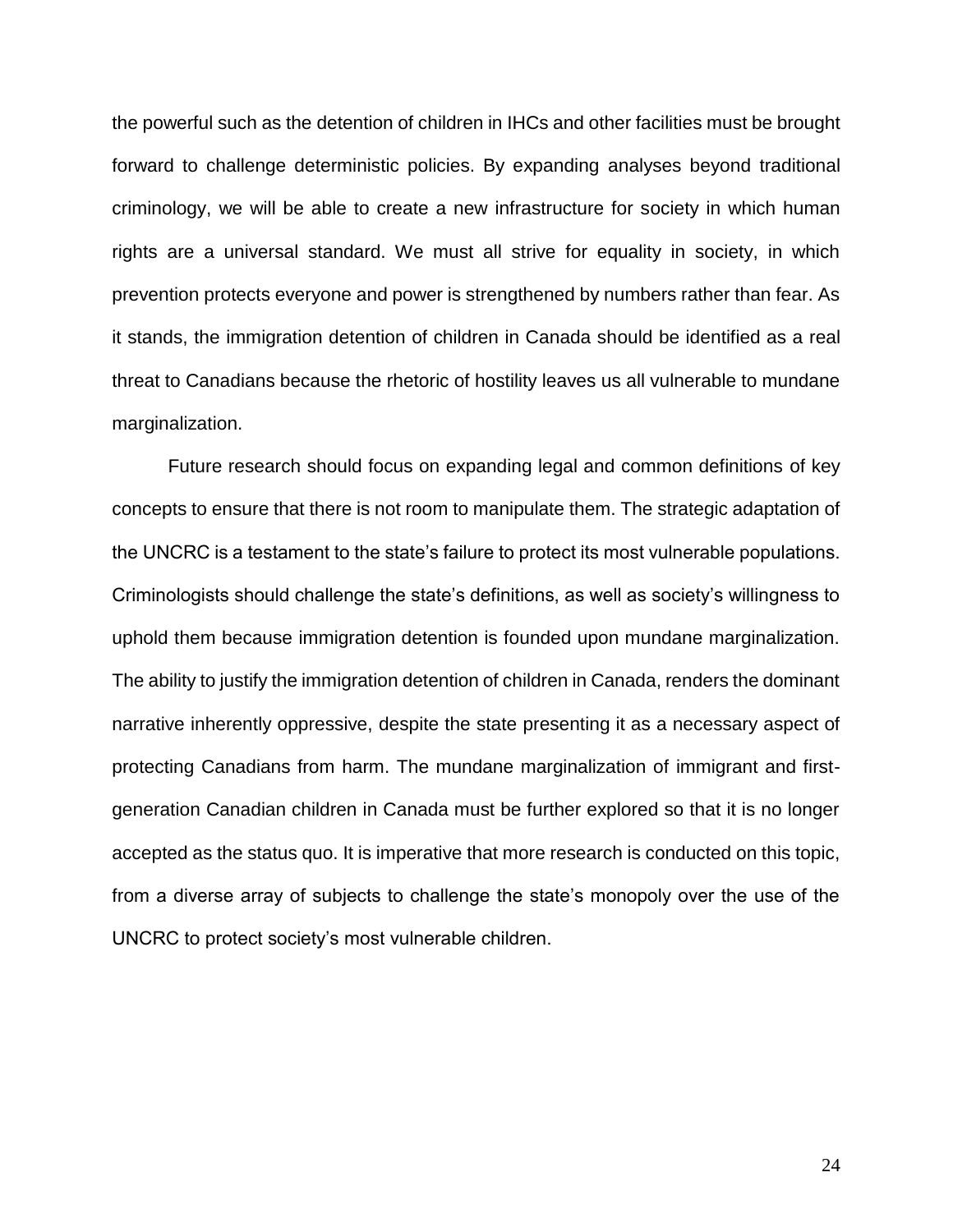#### References

- Agozino, B. (2004). Imperialism, Crime and Criminology: Towards the Decolonisation of Criminology. *Crime, Law and Social Change, 41*(4), 343-358.
- Amoah, J. (2007). The World On Her Shoulders: The Rights of the Girl-Child in the Context of Culture & Identity. *Essex Human Rights Review, 4*(2), 23.
- Bauder, H. (2013). The Possibilities of Open or No Borders. *Social Justice, 39*(4), 76- 96.
- Canadian Paediatric Society. (2016). A statement against the immigration detention of children. Retrieved from https://www.kidsnewtocanada.ca/beyond/immigrationdetention-of-children#supporting%20orgs
- Canadian Border Services Agency. (2018a). Annual Detention Statistics 2012-2018. Retrieved from Canadian Border Services Agency website: https://www.cbsaasfc.gc.ca/security-securite/detent/stat-2012-2018-eng.html
- Canadian Border Services Agency. (2018b). Quarterly Detention Statistics 2017-2018. Retrieved from Canadian Border Services Agency website: https://www.cbsaasfc.gc.ca/security-securite/detent/qstat-2017-2018-eng.html
- Canadian Border Services Agency (2018c). Quarterly Detention Statistics 2018-2019. Retrieved from Canadian Border Services Agency website: https://www.cbsaasfc.gc.ca/security-securite/detent/qstat-2018-2019-eng.html
- Canadian Council for Refugees (n.d.). Canada Keeps Children in Detention. Retrieved from https://ccrweb.ca/en/youthrights/children-in-detention
- Canadian Human Rights Act, RSC 1985, c. C 3. Retrieved from https://lawslois.justice.gc.ca/eng/acts/h-6/page-1.html#h-256800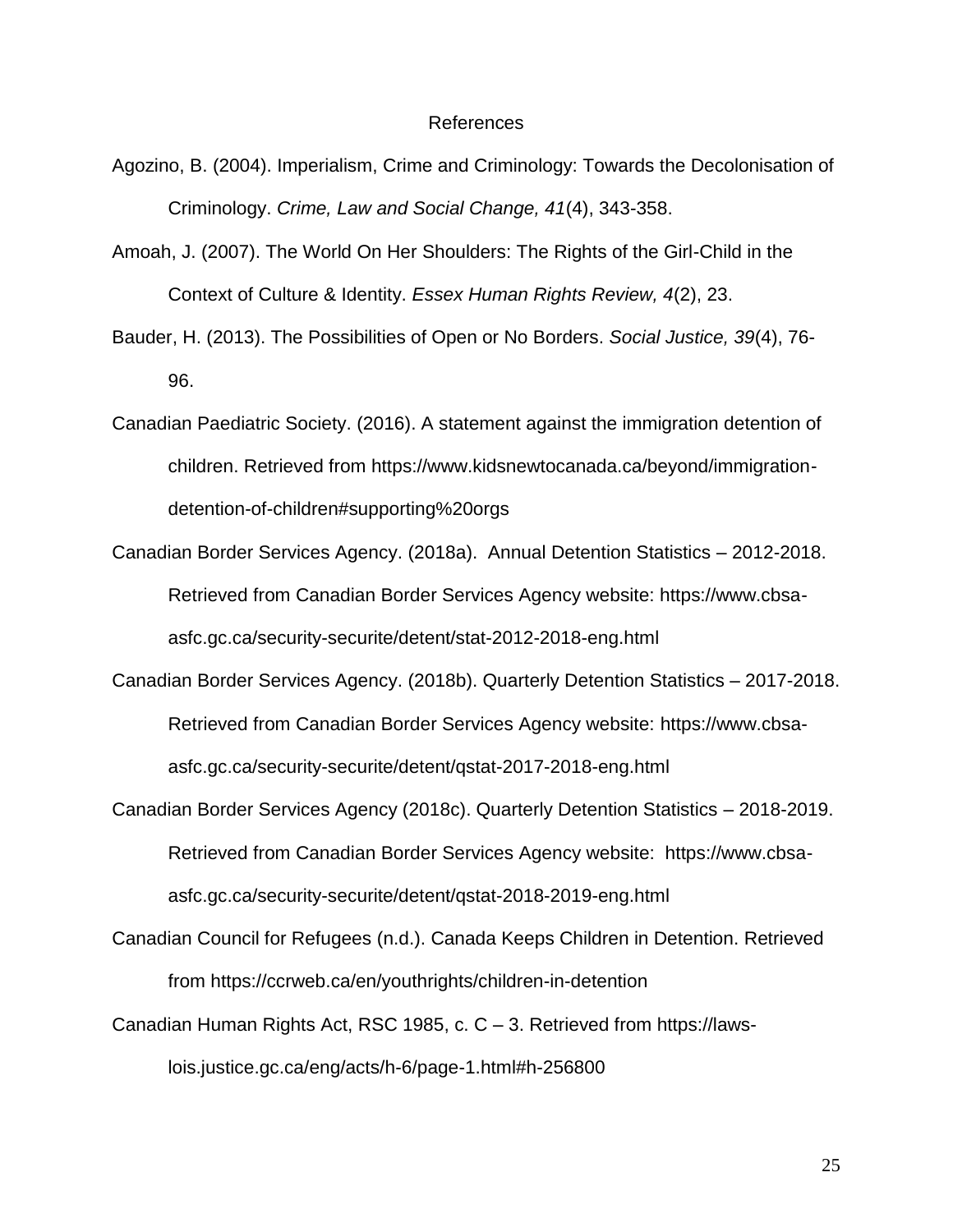- Canadian Human Rights Commission (n.d.), What are human rights? Retrieved from https://www.chrc-ccdp.gc.ca/eng/content/what-are-human-rights-0
- Cohen, S. (1993). Human Rights and Crimes of the State: The Culture of Denial. *Australian and New Zealand Journal of Criminology, 26*(2), 97-115.
- Cohen, S. (2001). Digging Up Graves, Opening Up Wounds: Acknowledging the Past. *States of Denial: Knowing About Atrocities and Suffering* (pp. 222-248). Cambridge: Polity Press (Blackwell).
- Comack, E. (2018). Corporate Colonialism and the "Crimes of the Powerful" Committed Against the Indigenous Peoples of Canada. *Critical Criminology, 26*(4), 455-471.

Constitution Act, RSC 1982, c. C – 15. Retrieved from https://laws-

lois.justice.gc.ca/eng/const/page-15.html

CTV News [CTV News]. (2017, Feb 24). A hard look at children in immigration detention centres [Video file]. Retrieved from

https://www.youtube.com/watch?v=3eC8U67kDfI

- Davis, A. (2003). *Are prisons obsolete?* New York: Seven Stories Press.
- Dawson, C. (2014). Refugee Hotels: The Discourse of Hospitality and the Rise of Immigration Detention in Canada. *University of Toronto Quarterly: A Canadian Journal of the Humanities, 83*(4), 826-846.
- De Feyter, K. (2005). Avenues of Hope. In *Human Rights: Social Justice in the Age of the Market* (pp. 135-173). Black Point, Nova Scotia: Fernwood Publishing.
- Denov, M. & Gervais, C. (2007). Negotiating (In)Security: Agency, Resistance, and Resourcefulness among Girls Formerly Associated with Sierra Leone's Revolutionary United Front. *Signs: Journal of Women in Culture and Society, 32*(4), 885–910.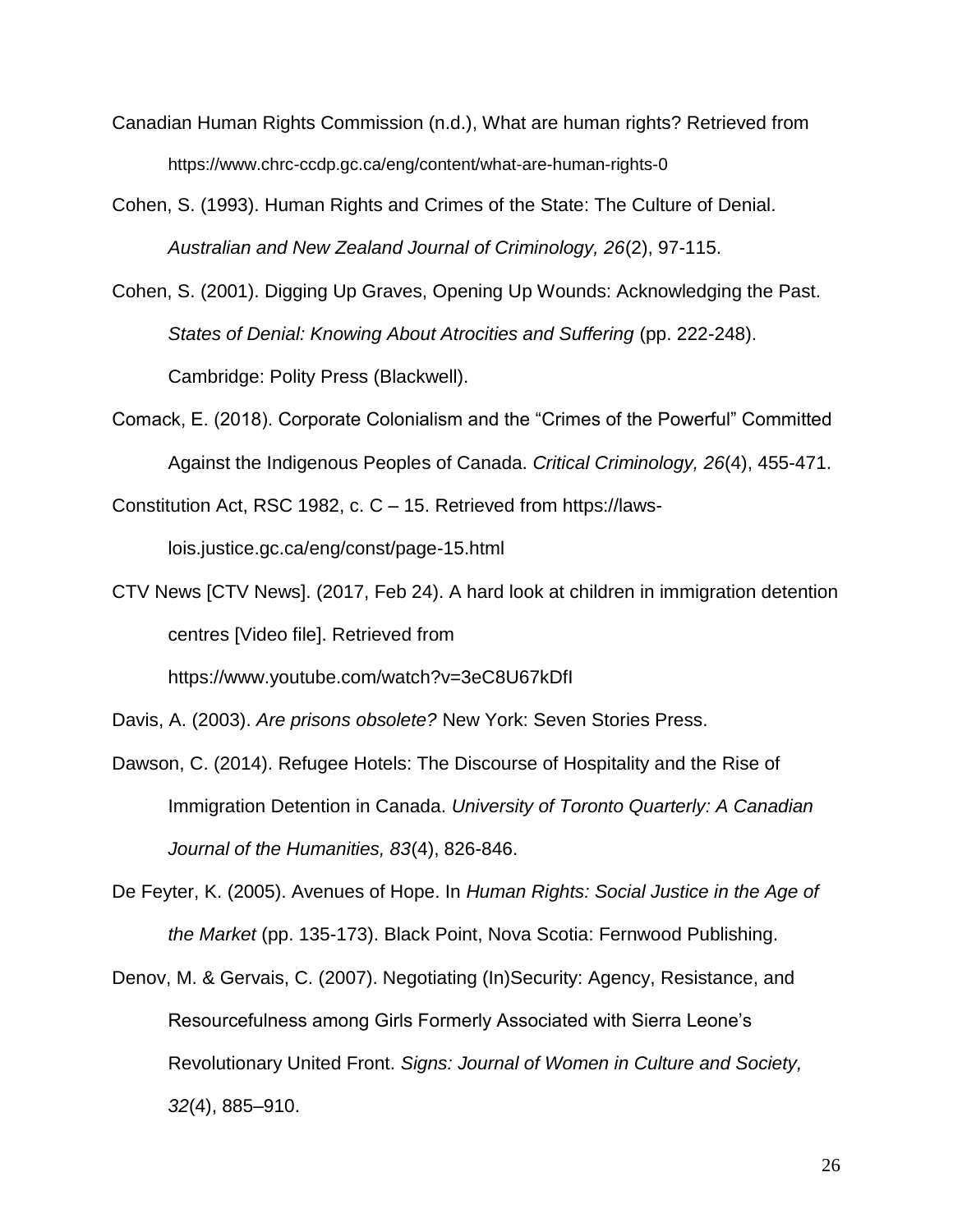- Donohoe, M. (2008). Flowers, Diamonds and Gold: The Destructive Public Health, Human Rights and Environmental Consequences of Symbols of Love. *Human Rights Quarterly, 30*(1), 164-182.
- Faize, Z., Gervais, C. L.M., degree supervisor, & University of Ottawa. Department of Criminology. (2018). Child [Un]Friendly Border Control: A Criminological Analysis of Young Asylum Seekers' Migration and Immigration Detention Experiences.
- Fine, S & Fine A. N. (2007). *War Dance.* New York: Thinkfilm Company and Shine Global.
- Franko Aas, K. (2007). Analysing a World in Motion. Global Flows Meet "Criminology of the Other." *Theoretical Criminology 11*(2): 283-303.
- Foucault, Michel. (1979). *Discipline and Punish: The Birth of the Prison*. New York: Vintage Books.
- Friedrichs, D. (2015). Rethinking the Criminology of Crimes of States: Monumental, Mundane, Mislabeled and Miscalculated Crimes. *International Journal for Crime, Justice and Social Democracy, 4*(4), 106-119.
- Gallie, W. (1956). Essentially Contested Concepts. Proceedings of the Aristotelian Society, 56, 167-198.
- Gervais, C. (01/10/2019). CRM 4313 A: Crime & Powerful Criminology & Contested Concepts. University of Ottawa. Winter.
- Gervais, C. (01/31/2019). CRM 4313 A: Crimes/Harms Against Children. University of Ottawa. Winter.
- Gervais, C., & Felices-Luna, M. (2010). *Journal of Prisoners on Prisons (Vol. 19).* Toronto: University of Toronto Press.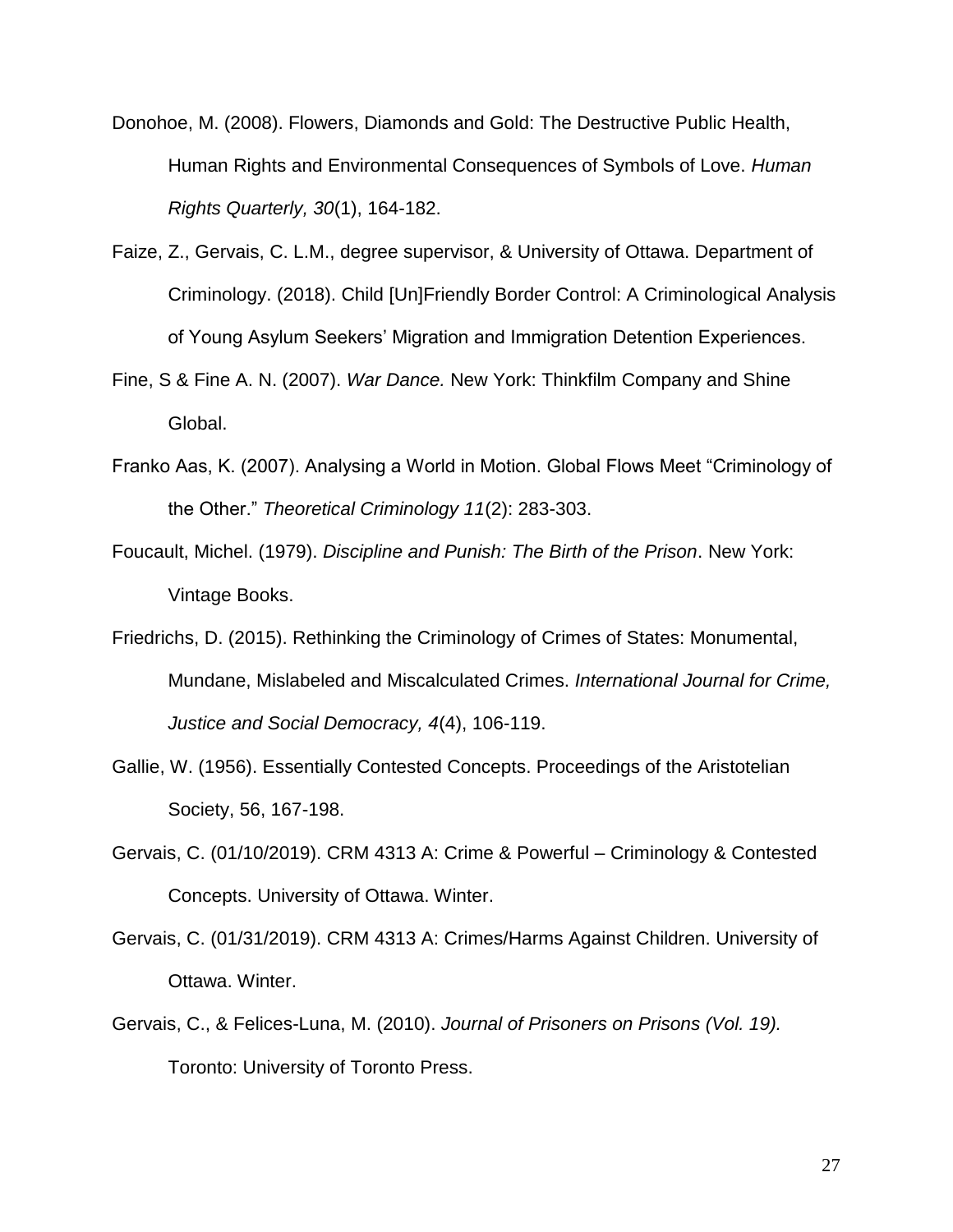Gibbons, D. (1983). Mundane Crime. *Crime & Delinquency, 29*(2), 213-227.

- Goodfellow, B., Neve, A. & Oliver, R. (2004). *Cry for Justice.* Toronto: Eaglecom **Productions**
- Grantham, S. (2016). (in)visible bodies and (de) contextualization: A critique of the Independent Review of Cathedral Valley Group Home. *Canadian Journal of Children's Rights 3*(1), 124-141.
- Government of Canada. (2017). Rights of Children. Retrieved from https://www.canada.ca/en/canadian-heritage/services/rights-children.html
- Gros, H. (2017). Invisible Citizens Canadian Children in Immigration Detention. Toronto: International Human Rights Program, University of Toronto Faculty of Law.
- Gros, H. & Song, Y. (2016). "No Life for a Child" A Roadmap to End Immigration Detention of Children and Family Separation. Toronto: International Human Rights Program, University of Toronto Faculty of Law.
- Hill, L. (2007). We Glide over the Unburied. In *The Book of Negroes* (pp. 55–95). Toronto: Harper Collins.
- Justice [Def. 1.a]. (n.d.). In Merriam Webster Online, Retrieved July 30, 2019, from https://www.merriam-webster.com/dictionary/justice
- King, J., Wattam, J. & Blackstock, C. (2016). Reconciliation: The kids are here! Child participation and the Canadian Human Rights Tribunal on First Nations child welfare. *Canadian Journal of Children's Rights, 3*(1), 33-45.
- Koch Andersen, M. (2018). Why Corruption Matters in Human Rights. *Journal of Human Rights Practice, 10*(1), 179-190.
- Kronick, R., Rousseau, C., Cleveland, J., Mcleigh, J. D., & Spaulding, W. (2015). Asylum-Seeking Children's Experiences of Detention in Canada: A Qualitative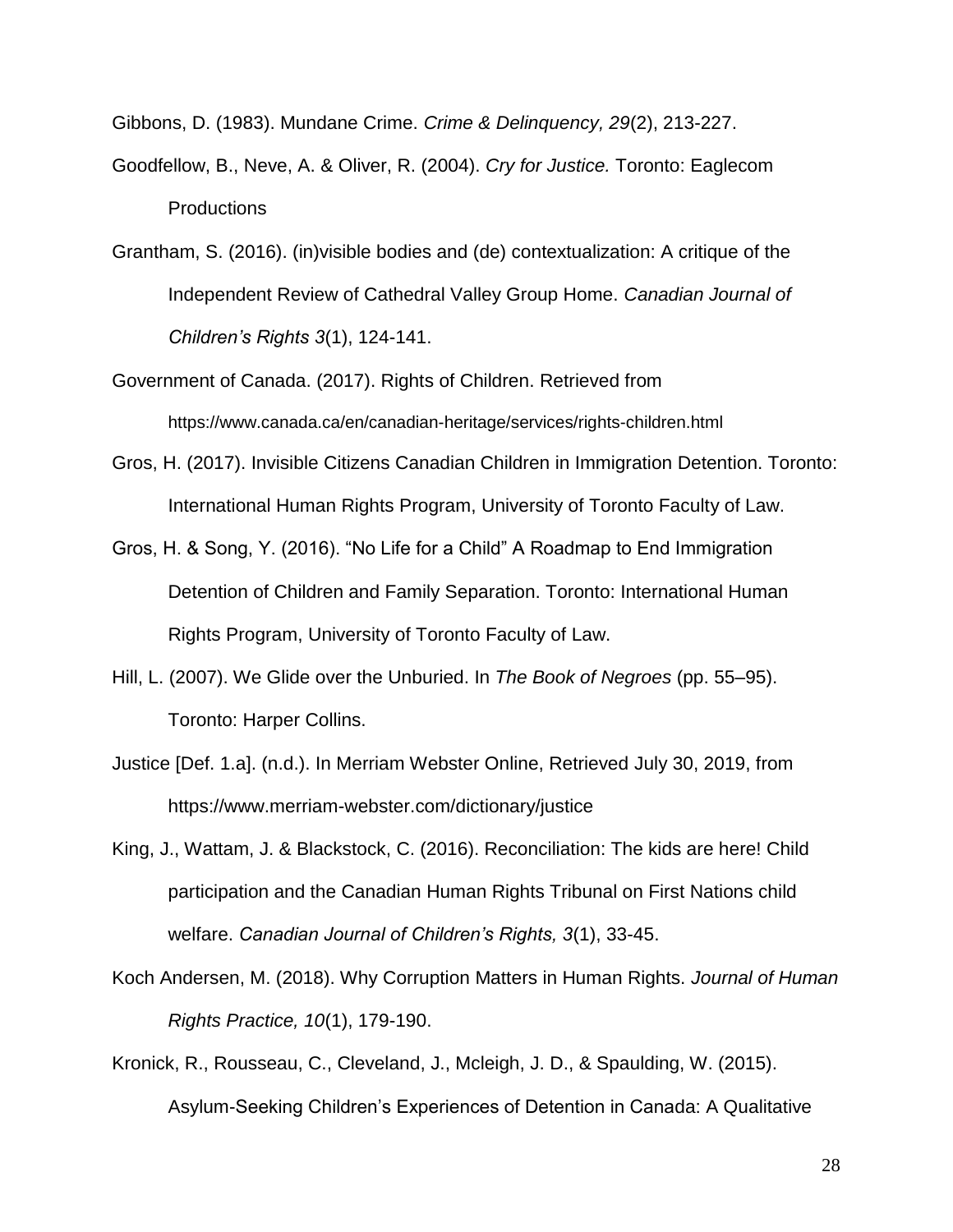Study. *American Journal of Orthopsychiatry, 85*(3), 287-294.

- Laplante, L. J. & Theidon, K. (2007). Truth with Consequences: Justice and Reparations in Post-Truth Commission Peru. *Human Rights Quarterly, 29*(1), 228-250.
- Lynch, M. (2000). The Power of Oppression: Understanding the History of Criminology as a Science of Oppression. *Critical Criminology, 9*(1-2), 144-152.
- Mander, H. (2010). 'Words from the Heart': Researching People's Stories. *Journal of Human Rights Practice, 2*(2), 252-270.
- Matthews, R., & Kauzlarich, A. (2007). State crimes and state harms: A tale of two definitional frameworks. *Crime, Law and Social Change, 48*(1), 43-55.
- Mehozay, Y. (2018). Critical Criminology as a Guardian of Human Rights: An Action-Based Model. *Critical Criminology, 26*(2), 149-168.
- Moitt, B. (2001). Discipline and Physical Abuse: Slave Women and the Law. In *Women and Slavery in the French Antilles: 1635-1848* (pp. 101-124). Indianapolis: Indiana University Press.
- Moses, R. (1965) (Reprinted 2016). Memoir 'Mohawk Institute 1942-1947.' *Canadian Journal of Children's Rights, 3*(1), 9-15.
- Pittaway, E., Bartolomei, L. & Hugman, R. (2010). 'Stop Stealing Our Stories': The Ethics of Research with Vulnerable Groups. *Journal of Human Rights Practice, 2*(2), 229-251.
- Power [Def. 1.a (1)]. (n.d.). In Merriam Webster Online, Retrieved July 30, 2019, from https://www.merriam-webster.com/dictionary/power
- Stammers, N. (2009). Renewing the Challenge to Power. In *Human Rights and Social Movements* (pp. 214- 249). London: Pluto Press.